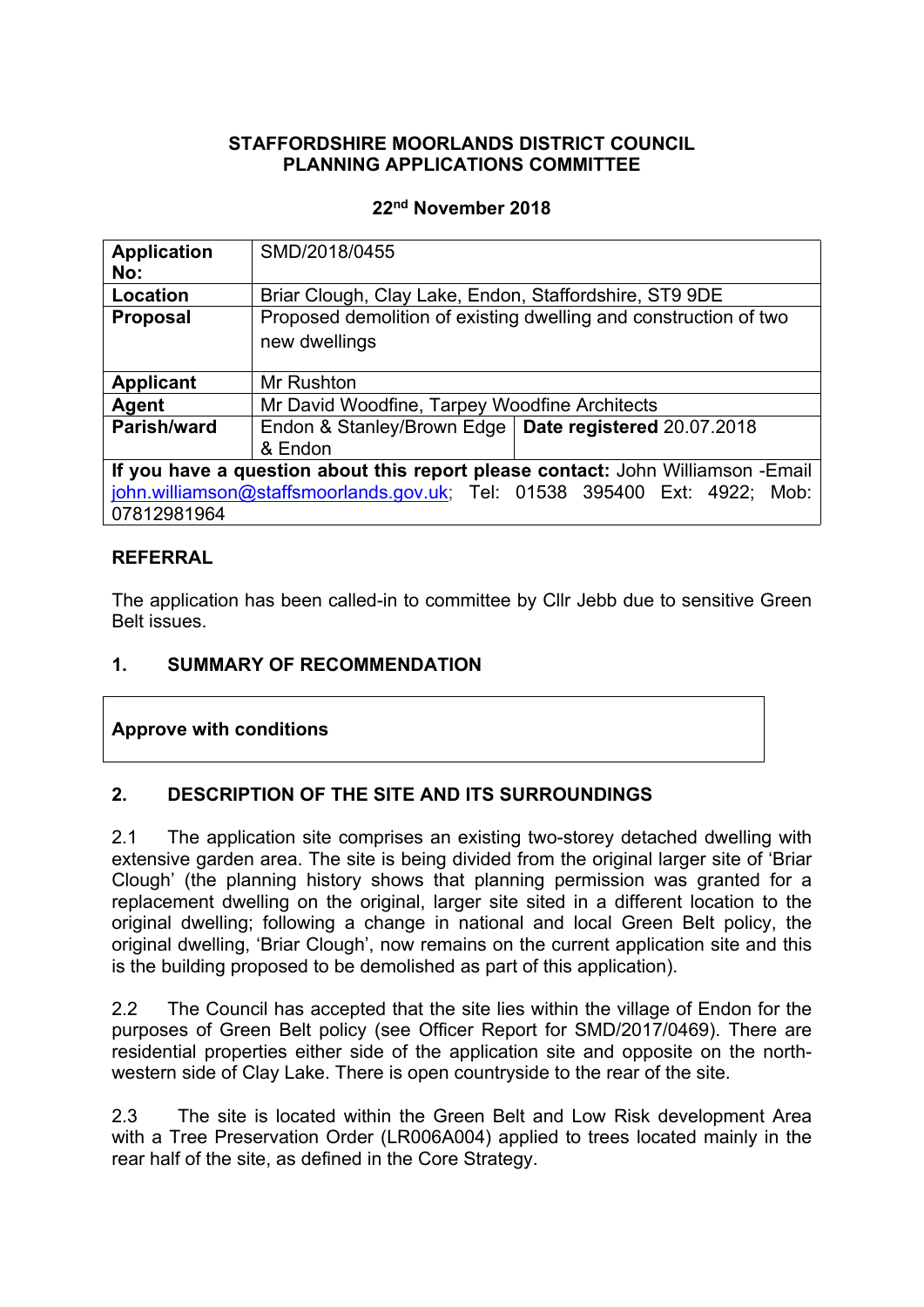# **3 DESCRIPTION OF THE PROPOSAL**

3.1 The application seeks full planning permission for *"proposed demolition of existing dwelling and construction of two new dwellings."*

3.2 It is noted that revised plans have been received following concerns raised by Officers regarding the siting and size of the proposed dwellings.

3.3 The application consists of demolishing the existing dwelling located within the site, sub-dividing the site and erecting 2 No. detached dwellings (1 No. in each of the plots created). The proposed dwellings are both two-storey with some accommodation in the roof space. Both are designed with gables at the front and rear; the property on the western side of the site is hipped on one side; the property on the eastern side of the site is hipped from both sides. Each will have its own access off Clay Lake. The properties both have an integral single garage and parking and turning is provided within each proposed plot (readily accommodating 3 No. cars in each, including use of the garage).

3.4 The applicant did not seek any pre application advice from the Council regarding the current application.

3.5 The application and all details associated with it can be found on the Council's website at:

[http://publicaccess.staffsmoorlands.gov.uk/portal/servlets/ApplicationSearchServlet?](http://publicaccess.staffsmoorlands.gov.uk/portal/servlets/ApplicationSearchServlet?PKID=124916) [PKID=124916](http://publicaccess.staffsmoorlands.gov.uk/portal/servlets/ApplicationSearchServlet?PKID=124916)

## **4 RELEVANT PLANNING HISTORY**

4.1 SMD/2017/0469 – Retrospective permission for changes made to dwelling granted under permission 10/00981/REM (SMD/2010/0884). Approved, 09.11.2017

[http://publicaccess.staffsmoorlands.gov.uk/portal/servlets/ApplicationSearchSer](http://publicaccess.staffsmoorlands.gov.uk/portal/servlets/ApplicationSearchServlet?PKID=115656) [vlet?PKID=115656](http://publicaccess.staffsmoorlands.gov.uk/portal/servlets/ApplicationSearchServlet?PKID=115656)

4.2 SMD/2016/0283 – Removal of condition 3 of planning permission 10/00981/REM (SMD/2010/0884) and condition 5 of planning permission 09/00386/OUT. Approved, 31.08.2016

[http://publicaccess.staffsmoorlands.gov.uk/portal/servlets/ApplicationSearchServl](http://publicaccess.staffsmoorlands.gov.uk/portal/servlets/ApplicationSearchServlet?PKID=103854) [et?PKID=103854](http://publicaccess.staffsmoorlands.gov.uk/portal/servlets/ApplicationSearchServlet?PKID=103854)

4.3 SMD/2010/0884 – Erection of replacement detached dwelling and garage (Reserved Matters). Approved, 12.01.2011

[http://publicaccess.staffsmoorlands.gov.uk/portal/servlets/ApplicationSearchSer](http://publicaccess.staffsmoorlands.gov.uk/portal/servlets/ApplicationSearchServlet?PKID=14820) [vlet?PKID=14820](http://publicaccess.staffsmoorlands.gov.uk/portal/servlets/ApplicationSearchServlet?PKID=14820)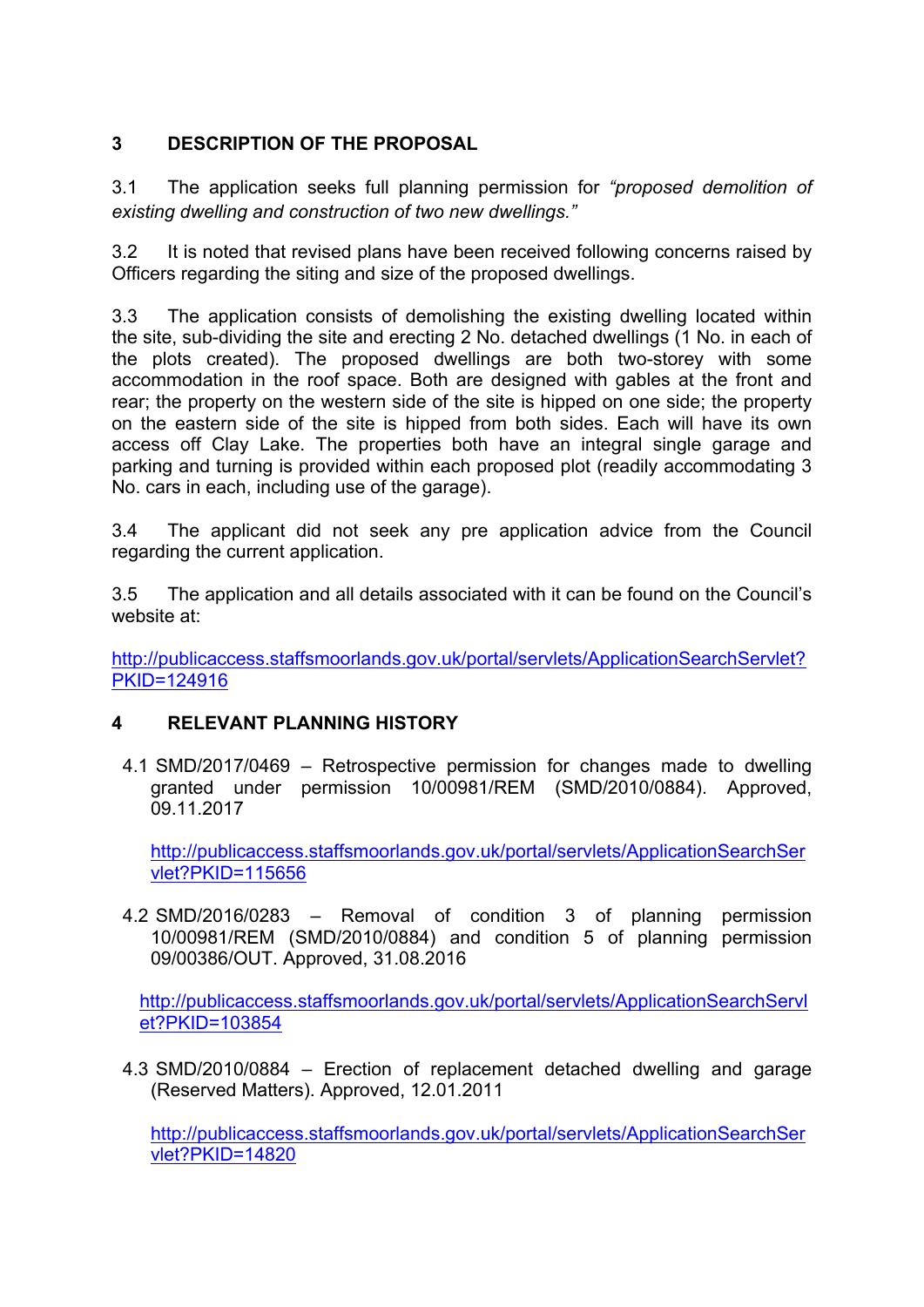4.4 SMD/2009/0266 – Detached replacement dwelling (outline) including consideration of access and landscaping. Approved, 17.06.2009

[http://publicaccess.staffsmoorlands.gov.uk/portal/servlets/ApplicationSearchS](http://publicaccess.staffsmoorlands.gov.uk/portal/servlets/ApplicationSearchServlet?PKID=12979) [ervlet?PKID=12979](http://publicaccess.staffsmoorlands.gov.uk/portal/servlets/ApplicationSearchServlet?PKID=12979)

4.5 SMD/2001/0934 – Erection of dwelling (Outline). Refused, 08.02.2002

[http://publicaccess.staffsmoorlands.gov.uk/portal/servlets/ApplicationSearchSer](http://publicaccess.staffsmoorlands.gov.uk/portal/servlets/ApplicationSearchServlet?PKID=2197) [vlet?PKID=2197](http://publicaccess.staffsmoorlands.gov.uk/portal/servlets/ApplicationSearchServlet?PKID=2197)

# **5 PLANNING POLICIES RELEVANT TO THE DECISION**

- 5.1 The Development Plan comprises:
- Staffordshire Moorlands Local Plan (Adopted 1998)
- The Staffordshire Moorlands Local Development NPPF Core Strategy (Adopted March 2014)
- The Minerals Local Plan (Adopted December 1999) Saved Policies 2007

 Staffordshire & Stoke-on-Trent Joint Waste Core Strategy (Adopted March 2013)

### **Staffordshire Moorlands Local Plan (1998)**

5.2 Development boundaries within the 1998 Adopted Local Plan are still in force until such time as they are reviewed and adopted through the site allocations process. Public consultation on specific site allocations has now commenced.

### **Adopted Staffordshire Moorlands Local Development Framework (LDF) (26th March 2014)**

5.3 The Staffordshire Moorlands Local Development Framework (LDF) is a District wide development plan which replaces the Staffordshire Moorlands Local Plan to provide a framework for delivering development up to 2026. The Core Strategy is the key LDF document. It is a strategic District wide plan which influences how and where the Staffordshire Moorlands will develop in the future. It sets out what the Council would like to achieve in each of the main towns and the rural areas outside of the Peak District National Park. The Core Strategy provides the framework for future LDF documents which will then identify specific sites for development in the District (Site Allocations Development Plan Document) and provides detailed guidance to supplement the policies (Supplementary Planning Guidance).

5.4 The following Core Strategy (CS) policies and Supplementary Planning Documents are relevant to the determination of the application:-

- SS1 Development Principles
- SS1a -Presumption in Favour of Sustainable Development
- SS2 Future Provision of Development
- SS3 Distribution of Development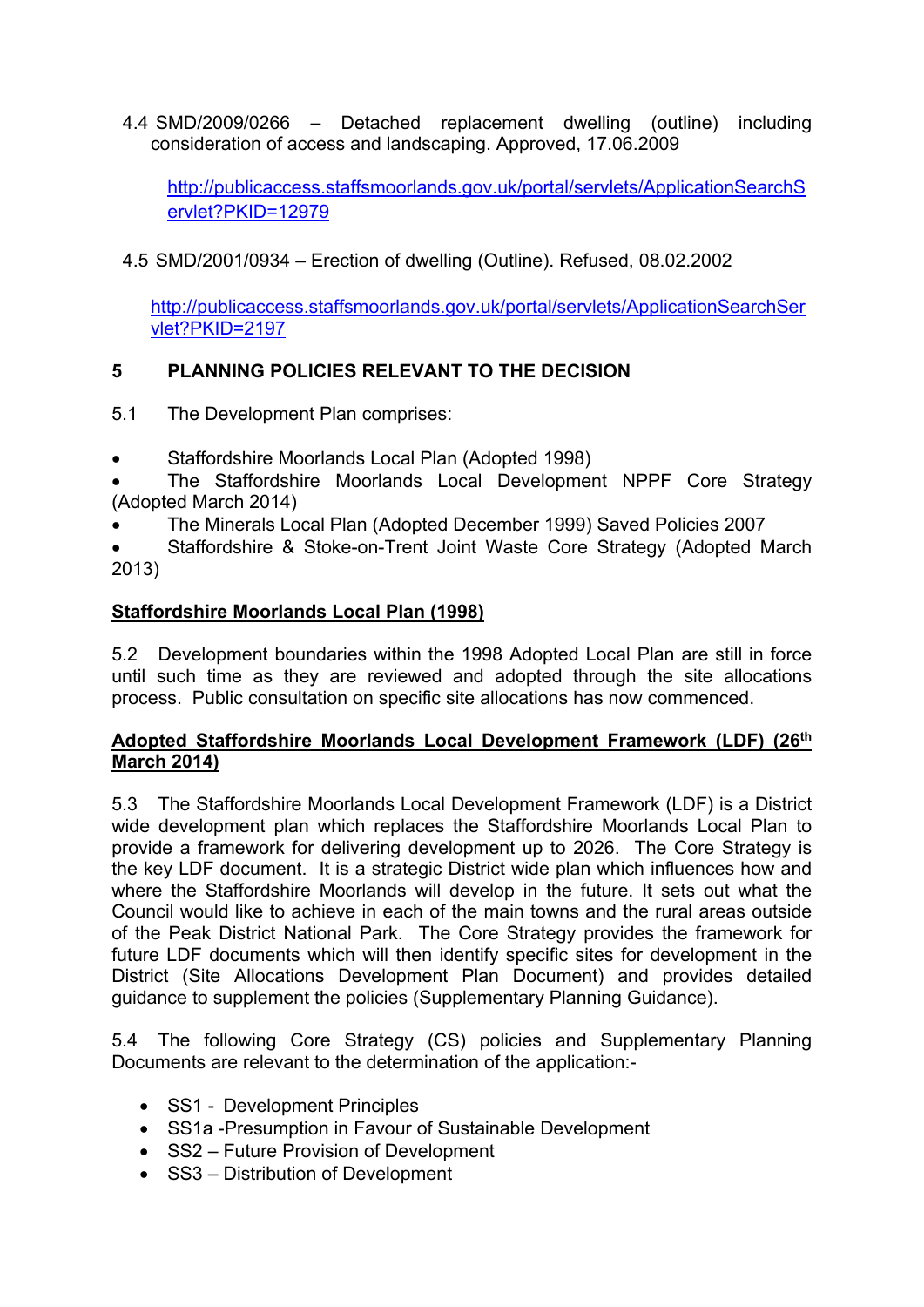- SS4 Managing the Release of Housing Land
- SS6 Rural Areas
- SS6a Larger Villages Area Strategy
- SS6c Other Rural Areas Strategy
- SS7 Churnet Valley Area Strategy
- SD1 Sustainable Use of Resources
- SD3 Carbon Saving Measures in Development
- SD4 Pollution and Flood Risk
- H1 New Housing Development
- H2 Affordable and Local Housing Needs
- DC1 Design Considerations
- DC3 Landscape and Settlement Setting
- C! Creating Sustainable Communities
- R1 Rural Diversification
- $\cdot$  R2 Rural Housing
- NE1 Biodiversity and Geological Resources
- T1 Development and Sustainable Transport

SPD – Space About Dwellings

SPD – Design Principles for Development

### **National Planning Policy Framework – July 2018**

### **National Planning Practice Guidance**

### **Emerging Staffordshire Moorlands Local Plan**

### *National Policy Guidance*

5.5 Paragraph 48 of the newly adopted NPPF states that:

*"…decision-takers may also give weight to relevant policies in emerging plans according to:*

- *the stage of preparation of the emerging plan (the more advanced the preparation, the greater the weight that may be given);*
- *the extent to which there are unresolved objections to relevant policies (the less significant the unresolved objections, the greater the weight that may be given); and*
- *the degree of consistency of the relevant policies in the emerging plan to the policies in this Framework (the closer the policies in the emerging plan to the policies in the Framework, the greater the weight that may be given).*

### *Local Plan process*

5.6 The Council agreed to publish the Local Plan Submission Version for representations in February 2018. At this point, the Council agreed that the Local Plan was "sound". Formal representations were then invited from residents, businesses and other stakeholders to provide them with the opportunity to support or challenge the soundness or legal compliance of the Local Plan. This stage in the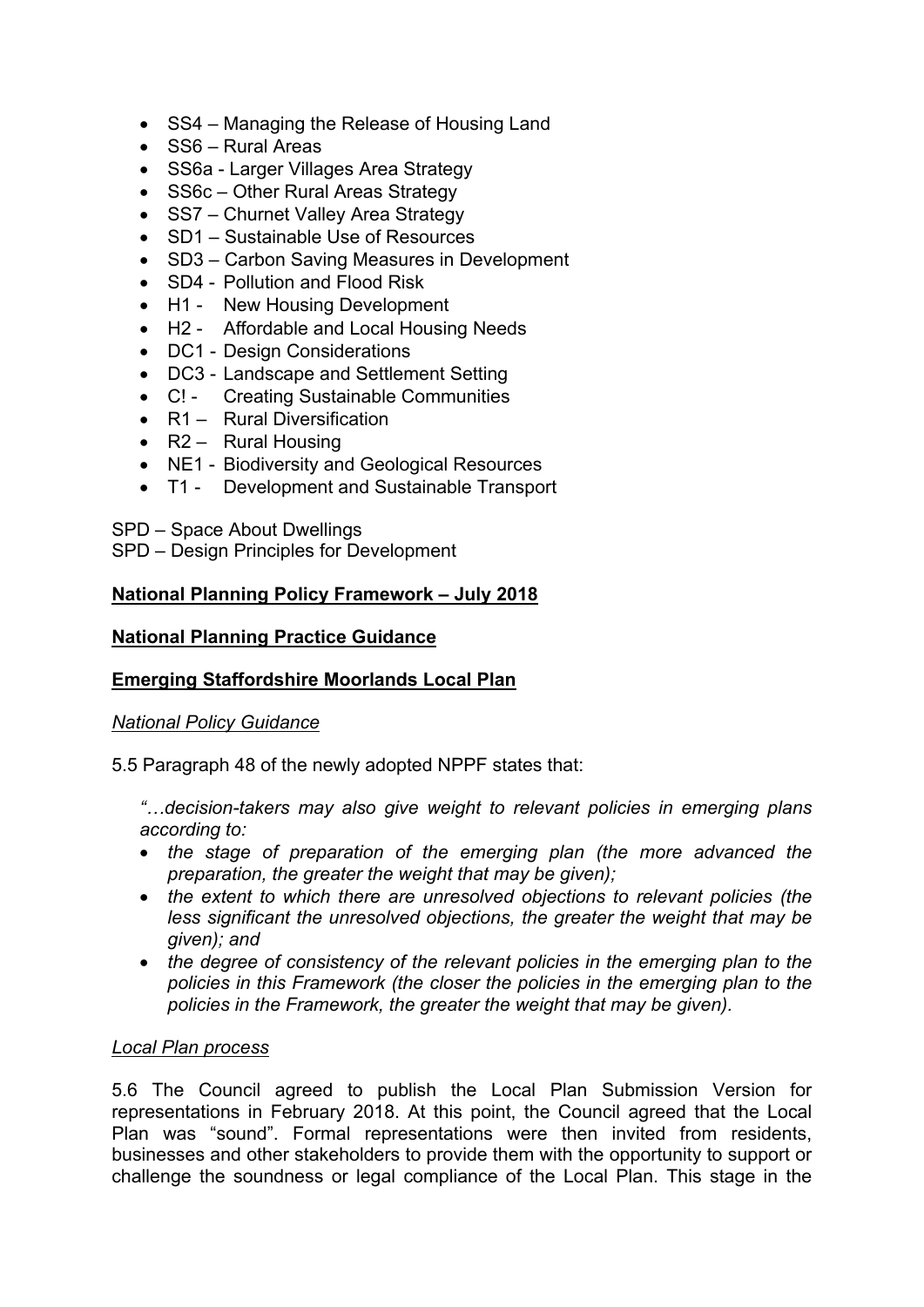process followed three previous public consultations since 2015 which had informed the preparation of the Local Plan alongside a comprehensive evidence base.

5.7 In June 2018, the Council subsequently agreed to submit the Local Plan Submission Version to the Secretary of State for examination. An examination in public was held in October 2018. Additional information is to be submitted to the Inspector after which Modifications will be required; the Proposed Main Modifications will be subject to public consultation. The timescale for the adoption of the Local Plan currently remains as Spring 2019. At this point it will supersede the adopted Core Strategy and become part of the statutory development plan for the District.

5.8 In this context, the Council's position on the weight to be given to the policies contained in the Local Plan Submission Version in terms of the three criteria set out in Paragraph 48 of the NPPF is as follows:

- The stage of preparation the Local Plan is now at an advanced stage of preparation as examination in public has been undertaken.
- The extent to which there are unresolved objections to relevant policies this varies depending on the policy in question. The level of outstanding objections to each policy indicates the amount of weight to be given to each of the policies at this stage in the process.
- The degree of consistency of policies with the NPPF At this stage, the Council considers the submitted version of the Local Plan to be sound and policies are deemed to be consistent with the NPPF. As noted above, additional information is to be submitted along with Modifications.

### *Emerging Policies*

5.9 The following policies are considered to be relevant to this application:

- SS1 Development Principles
- SS1a Presumption in favour of sustainable development
- SS2 Settlement Hierarchy
- SS8 Larger Villages Area Strategy
- SS10- Other Rural Areas Strategy
- SD1 Sustainable Use of Resources
- SD3 Sustainable Measures in Development
- SD4 Pollution and Water Quality
- SD5 Flood Risk
- H1 New Housing Development
- H2 Housing Allocations
- H3 Affordable and Local Housing Needs
- DC1 -Design Considerations
- DC3 -Landscape and Settlement Setting
- C1 Creating Sustainable Communities
- NE1 Biodiversity and Geological Resources
- NE2 Trees and Woodlands
- T1 -Development and Sustainable Transport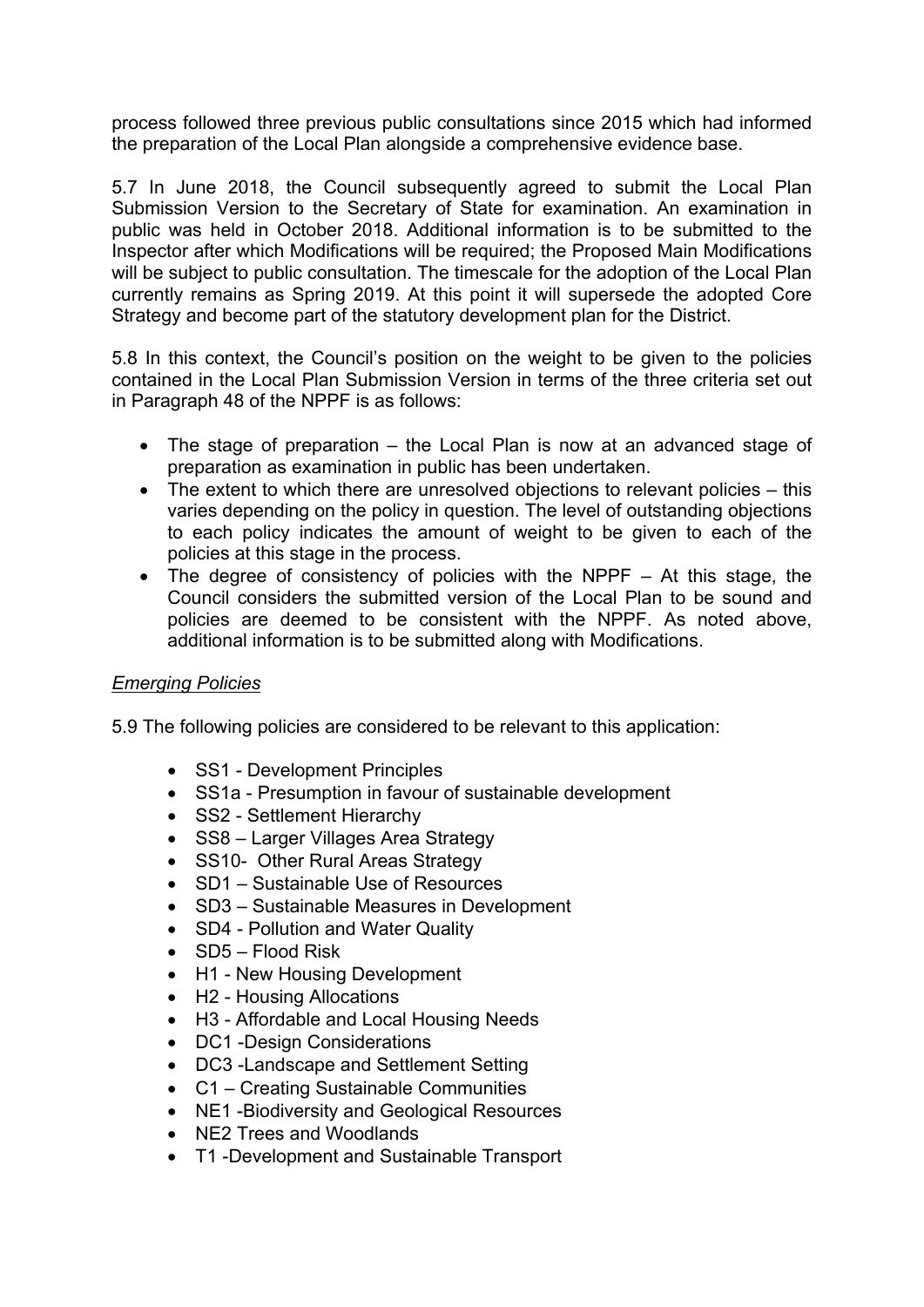## **6 CONSULTATIONS, PUBLICITY & REPRESENTATIONS**

| Site notice         | Expiry date for comments: 21.08.2018 |
|---------------------|--------------------------------------|
| <b>Press notice</b> | Expiry date for comments: N/A        |
| <b>Neighbours</b>   | Expiry date for comments: 14/08/2018 |

### **Neighbour/public comments**

6.1 3 No. representations have been received, details of which can be read on file. A summary of issues/comments raised is provided below:-

- The application site is "Green Belt"
- There has already been a refusal to build a small dwelling on the site…why do the Green Belt restrictions no longer apply?
- The applicant has already had permission for the original house to be replaced by a new building
- The replacement building was not built to the approved plans
- The existing house was allowed to remain. Why?
- The original planning approval for a replacement dwelling contained a condition that required the original house to be demolished within so many months of occupation of the new dwelling; Staffordshire Moorlands failed in their duty of care to enforce this condition and so in fact the house in question should not be existing
- Any further permission would make a mockery of the planning rules and common sense justice
- Whilst building the replacement dwelling the applicant demolished three Protected trees, which seems to have been with this application in mind
- The additional access and egress points would create a highway safety danger
- Objections have been restricted due to recent property sales (houses close to the site)
- Other extensions to properties in the area have been out of keeping with the area
- One of the dwellings is close to our boundary
- The plan does not represent a true plan of where our property is situated. Our house runs level with the boundary and not at angle as the plan shows; the proposed elevation plan shows Heather Clough to be much higher than it actually is and also further away than it is
- We only have a path of just over 1m wide and their ground level is almost 2 m higher than ours. We are concerned ground works will damage the retaining wall
- This development will tower above us and interfere with our late sunlight due to the curvature of the 2 buildings
- Where will the proposed soakaway be? Will it be draining onto our property?
- Could the proposed properties not be moved up towards the new Briar Clough by a couple of metres, to alleviate the risk of damage to our property?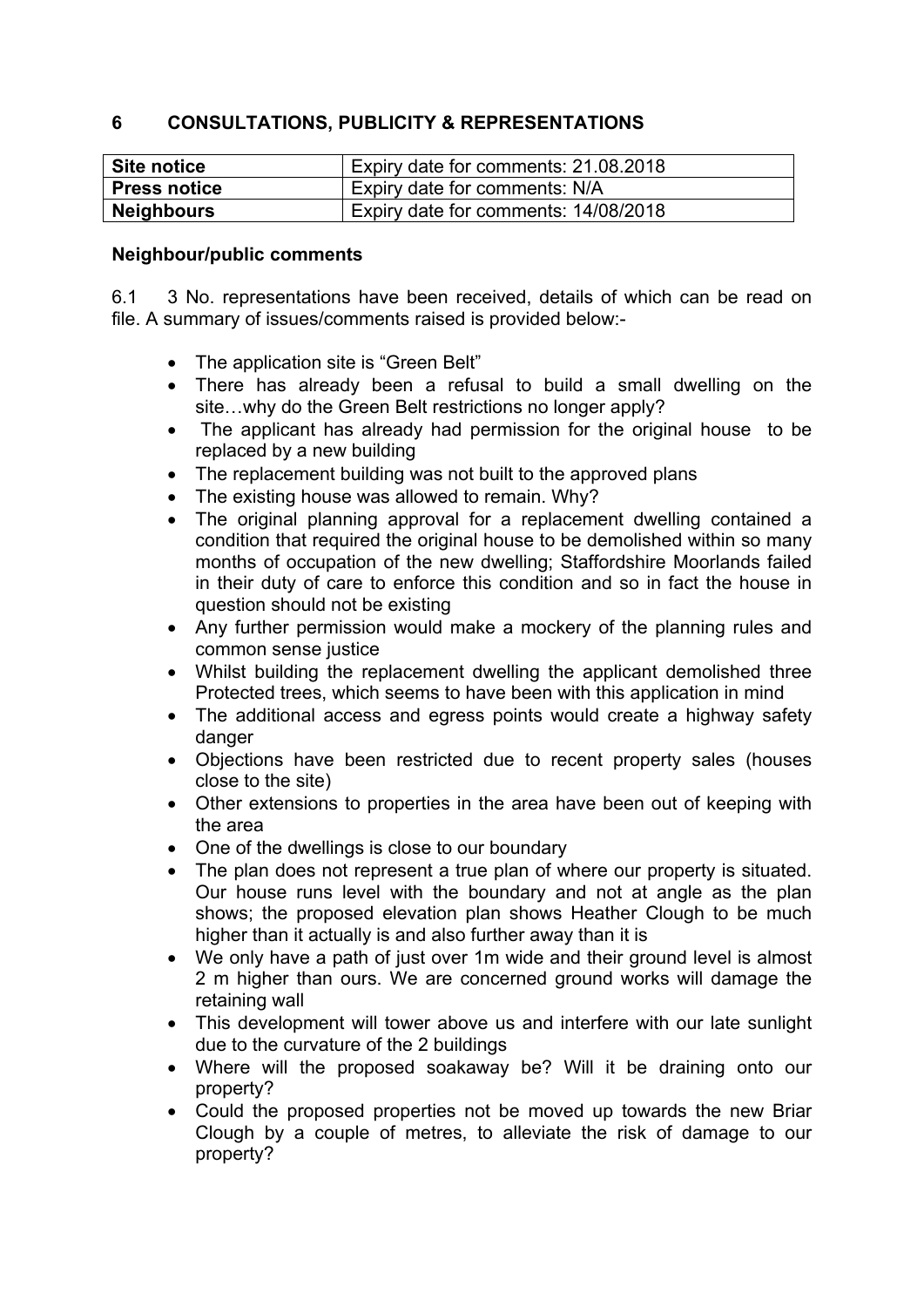### *Endon with Stanley Parish Council*

6.2 No objections.

### *SMDC Highway Authority*

6.3 There are no objections on Highway grounds to the proposed development subject to the following conditions being included on any approval.

#### **Conditions**

- (1) The development hereby permitted shall not be brought into use until details of the 2.4mx43m visibility splays in both directions at the proposed access and to the west at the existing access have been submitted to and approved in writing by the Local Planning Authority. The visibility splays shall thereafter be kept free of all obstructions to visibility over a height of 600mm above the adjacent carriageway level and be provided in accordance with the approved plan prior to the development being brought into use.
- (2) The development hereby permitted shall not be brought into use until the access drives rear of the public highway has been surfaced and thereafter maintained in a bound and porous material for a minimum distance of 5m back from the carriageway edge in accordance with details to be first submitted to and approved in writing by the Local planning authority. The access shall thereafter be surfaced in accordance with the approved details.
- (3) The proposed new access points shall be ungated.
- (4) The development hereby permitted shall not be brought into use until the proposed access to the site within the limits of the public highway has been completed.
- (5) The development hereby permitted shall not be brought into use until the parking and turning areas have been provided in accordance with the approved plans. The parking and turning areas shall thereafter be retained unobstructed as parking and turning areas for the life of the development.
- (6) The garages indicated on the approved plan shall be retained for the parking of motor vehicles and cycles. They shall at no time be converted to living accommodation without the prior express permission of the Local Planning Authority.
- (7) Before the proposed development is brought into use, details shall be first submitted to and approved in writing by the Local Planning Authority indicating dropped pram crossing opposite the access of the western-most dwelling. The dropped pram crossing shall thereafter be provided before the western-most dwelling is first occupied.

### Reasons

All - To comply with NPPF (2018) paragraph 108; to comply with SMDC Core Strategy Policy DC3; in the interests of highway safety.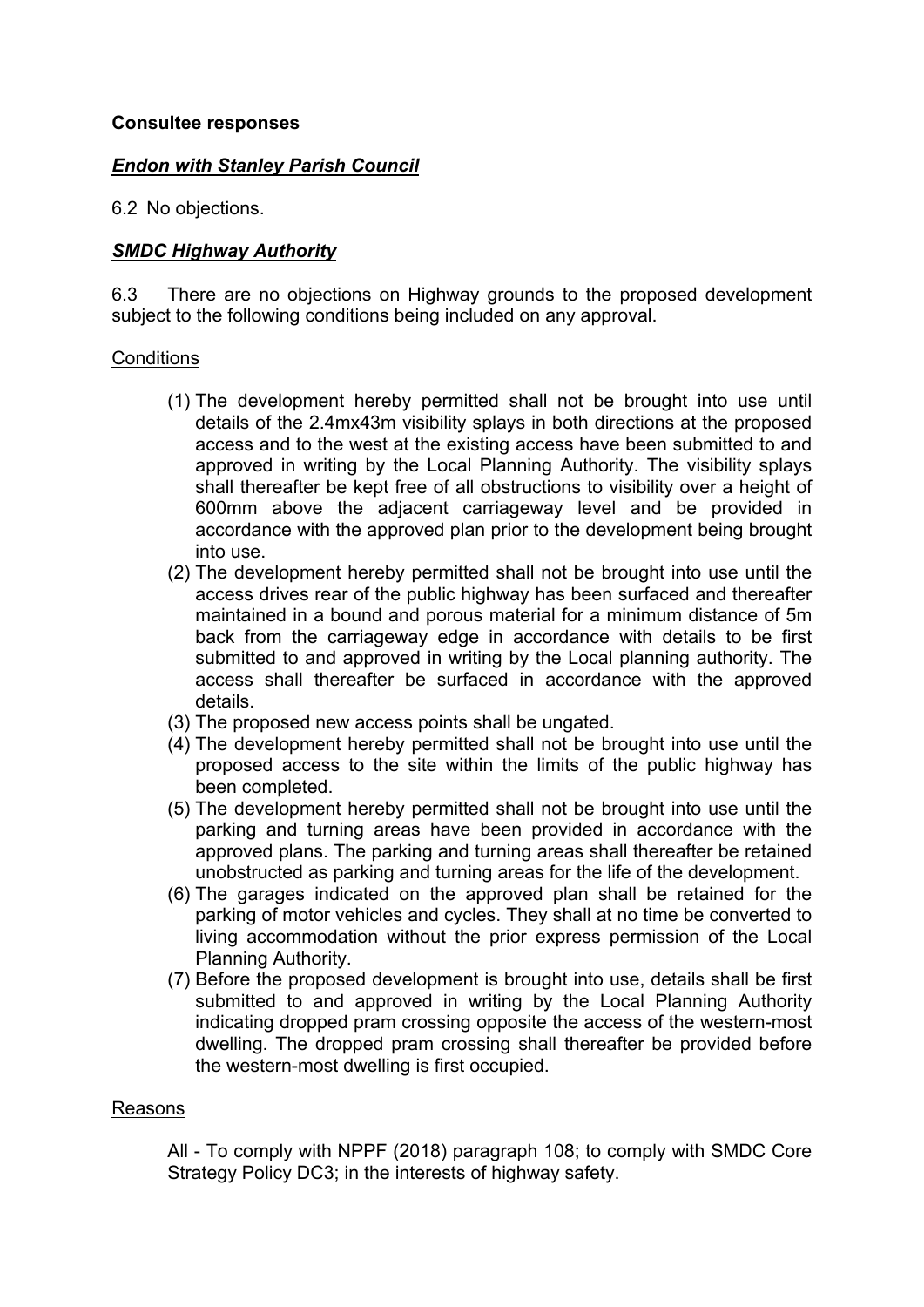5 & 6 - To provide adequate parking and turning areas.

7 - To provide pedestrian access to the existing footway system; to comply with SMDC Core Strategy Policy T1 and T2; to provide facilities for pedestrians; to encourage and facilitate alternative means of transport.

### Informatives

a. The dropped crossing to the site shall be constructed/reconstructed in accordance with the submitted drawing and SCC requirements. Please note that prior to the access being constructed you require Section 184 Notice of Approval from Staffordshire County Council. The link below provides a further link to 'vehicle dropped crossings' which includes a 'vehicle dropped crossing information pack' and an application form for a dropped crossing. Please complete and send to the address indicated on the application form which is Staffordshire County Council at Network Management Unit, Staffordshire Place, 1, Wedgwood Building, Tipping Street, STAFFORD, Staffordshire, ST16 2DH. (or email to nmu@staffordshire.gov.uk) <http://www.staffordshire.gov.uk/transport/staffshighways/licences/>

b. The condition requiring off-site highway works (pram crossing) shall require a Highway Works Agreement with Staffordshire County Council. The applicant is requested to contact Staffordshire County Council in order to secure the Agreement. The link below is to the Highway Works

Information Pack including an application form. Please complete and send to the address indicated on the application form or email to (nmu@staffordshire.gov.uk). The applicant is advised to begin this process well in advance of any works taking place in order to meet any potential timescales.

[https://www.staffordshire.gov.uk/transport/staffshighways/highwayscontrol/](https://www.staffordshire.gov.uk/transport/staffshighways/highwayscontrol/HighwaysWorkAgreements.aspx) [HighwaysWorkAgreements.aspx](https://www.staffordshire.gov.uk/transport/staffshighways/highwayscontrol/HighwaysWorkAgreements.aspx)

### Notes to Planning Officer

• There is no footway on the frontage of the site at this point of Clay Lake. The dropped pram crossing on the north side of Clay Lake opposite the access of the western-most dwelling is required to allow pedestrian and particularly pushchair/wheelchair access to the existing footway.

### *SMDC Environmental Health*

Potential Areas Of Environmental Concern

- 1. Noise (during & post construction)
- 2. Dust during construction
- 3. Potential Contamination
- 4. Waste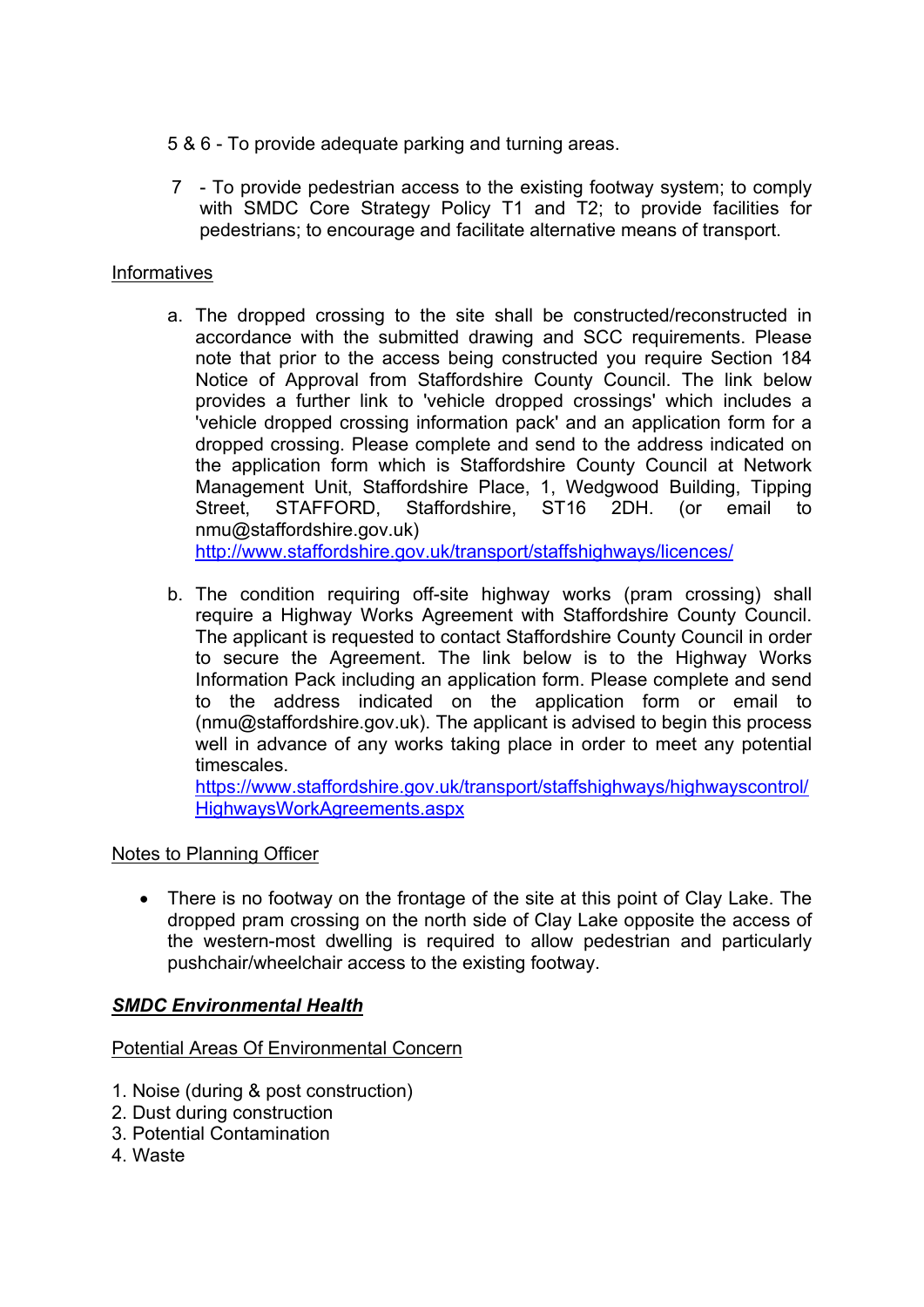#### General Comments

6.4 No objection in principle.

6.5 Asbestos: Any redundant on site buildings may well have asbestos containing materials (ACM) in their fabric (e.g. asbestos roof) To ensure no future asbestos contamination, as a result of demolition a "Demolition or refurbishment asbestos survey" and risk assessment should be carried out prior to the demolition of these buildings. The enforcing authority for this type of work is the Health and Safety Executive (HSE) and it is recommended that you contact them directly to discuss their requirements: http://www.hse.gov.uk/. This is included as an advisory.

6.6 Nuisance: The proposed development is close to existing properties so care needs to be taken during the construction phase to ensure these activities do not cause unreasonably disruption to the neighbours enjoyment of their properties.

6.7 If consent is granted the following conditions are recommended:

#### **Conditions**

1. Unless prior permission has been obtained in writing from the Local Planning Authority, all noisy activities shall be restricted to the following times of operations:

08:00 - 18:00 hours (Monday to Friday)

08:00 - 13:00 hours (Saturday)

No working is permitted on Sundays or Bank Holidays.

In this instance a noisy activity is defined as any activity (for instance, but not restricted to, building construction/demolition operations, refurbishing and landscaping) which generates noise that is audible at the site boundary.

Reason: To avoid the risk of disturbance to neighbouring dwellings from noise during unsocial hours.

2. The development, including demolition hereby permitted, shall take place until a Construction and Environmental Method Statement has been submitted to and approved in writing by the Local Planning Authority. The Construction Method statement should include the following details:-

I. A scheme to minimise dust emissions arising from demolition/construction activities on the site. The scheme shall include details of all dust suppression measures and the methods to monitor emissions of dust arising from the development.

II. Details of wheel washing facilities. All demolition/construction vehicles shall have their wheels cleaned before leaving the site;

III. a scheme for recycling/disposal of waste resulting from the demolition/construction works;

IV. the responsible person (e.g. site manager / office) who could be contacted in the event of complaint;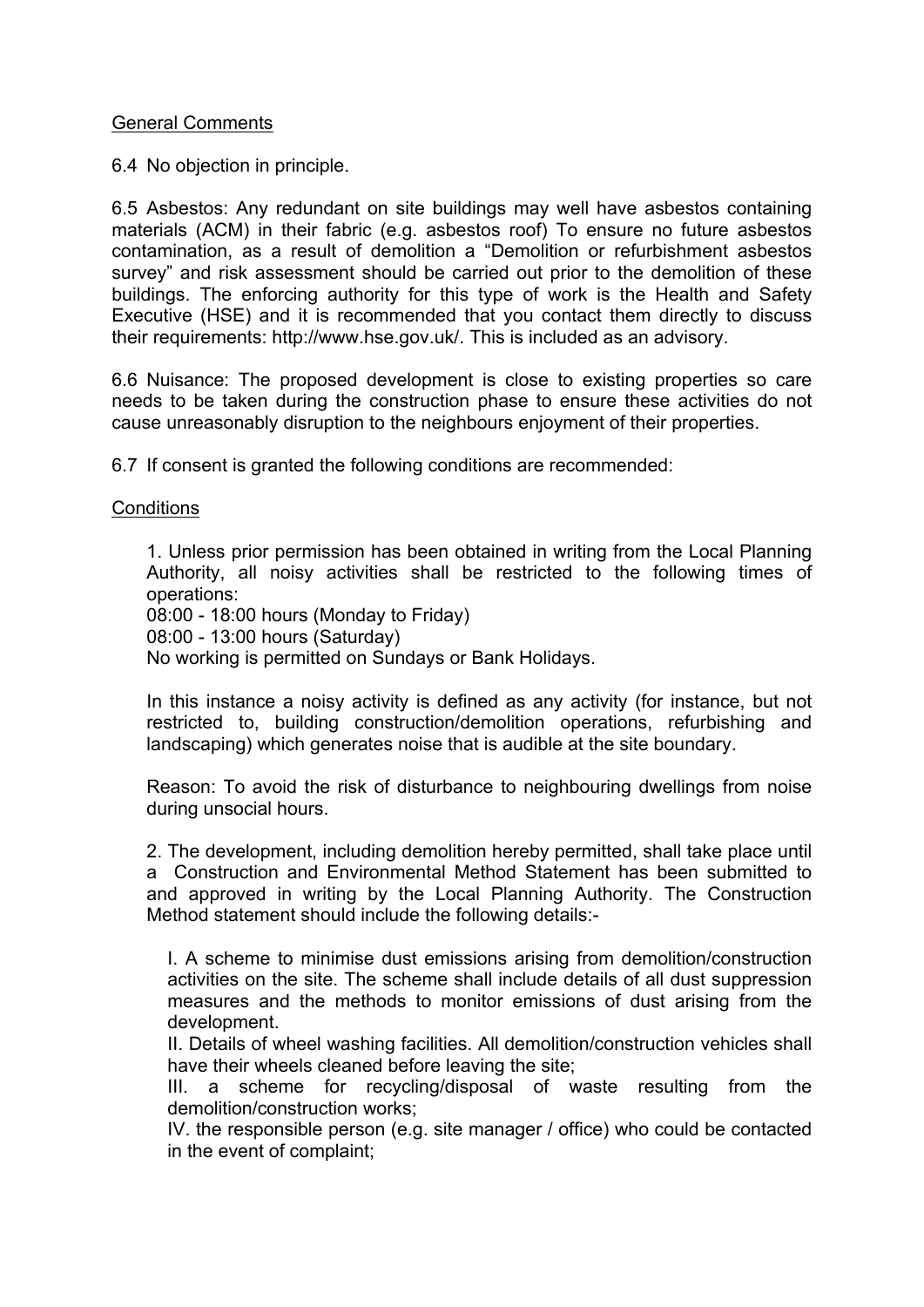Once approved, all relevant activities on the site should be carried out in accordance with Construction and Environmental Method Statement throughout the course of the development.

Any alteration to this Plan shall be approved in writing by the Local Planning Authority prior to commencement of the alteration.

Reason: To protect the amenities of the area from dust

3. In the event that contamination, including surface coal measures, is found at any time when carrying out the approved development it must be reported in writing immediately to the Local Planning Authority. Development should not commence further until an initial investigation and risk assessment has been completed in accordance with a scheme to be agreed by the Local Planning Authority to assess the nature and extent of any contamination on the site. If the initial site risk assessment indicates that potential risks exists to any identified receptors, development shall not commence until a detailed remediation scheme to bring the site to a condition suitable for the intended use by removing unacceptable risks to human health, buildings and other property, and the natural and historical environment has been prepared, and is subject to the approval in writing of the local planning authority. Following completion of measures identified in the approved remediation scheme and prior to bringing the development into first use, a verification report that demonstrates the effectiveness of the remediation carried out must be produced, and is subject to the approval in writing of the Local Planning Authority.

4. No top soil is to be imported to the site until it has been tested for contamination and assessed for its suitability for the proposed development, a suitable methodology for testing this material should be submitted to and agreed by the Local Planning Authority prior to the soils being imported onto site. The methodology should include the sampling frequency, testing schedules, criteria against which the analytical results will be assessed (as determined by the risk assessment) and source material information. The analysis shall then be carried out and validatory evidence submitted to and approved in writing to by the Local Planning Authority.

Reason (common to 4 & 5): To ensure that the proposed development meets the requirements of the National Planning Policy Framework in that all potential risks to human health, controlled waters and wider environment are known and where necessary dealt with via remediation and or management of those risks.

5. Any waste material associated with the demolition or construction shall not be burnt on site but shall be kept securely for removal to prevent escape into the environment.

Reason: To protect the amenities of the area.

Advisory Notes/Informatives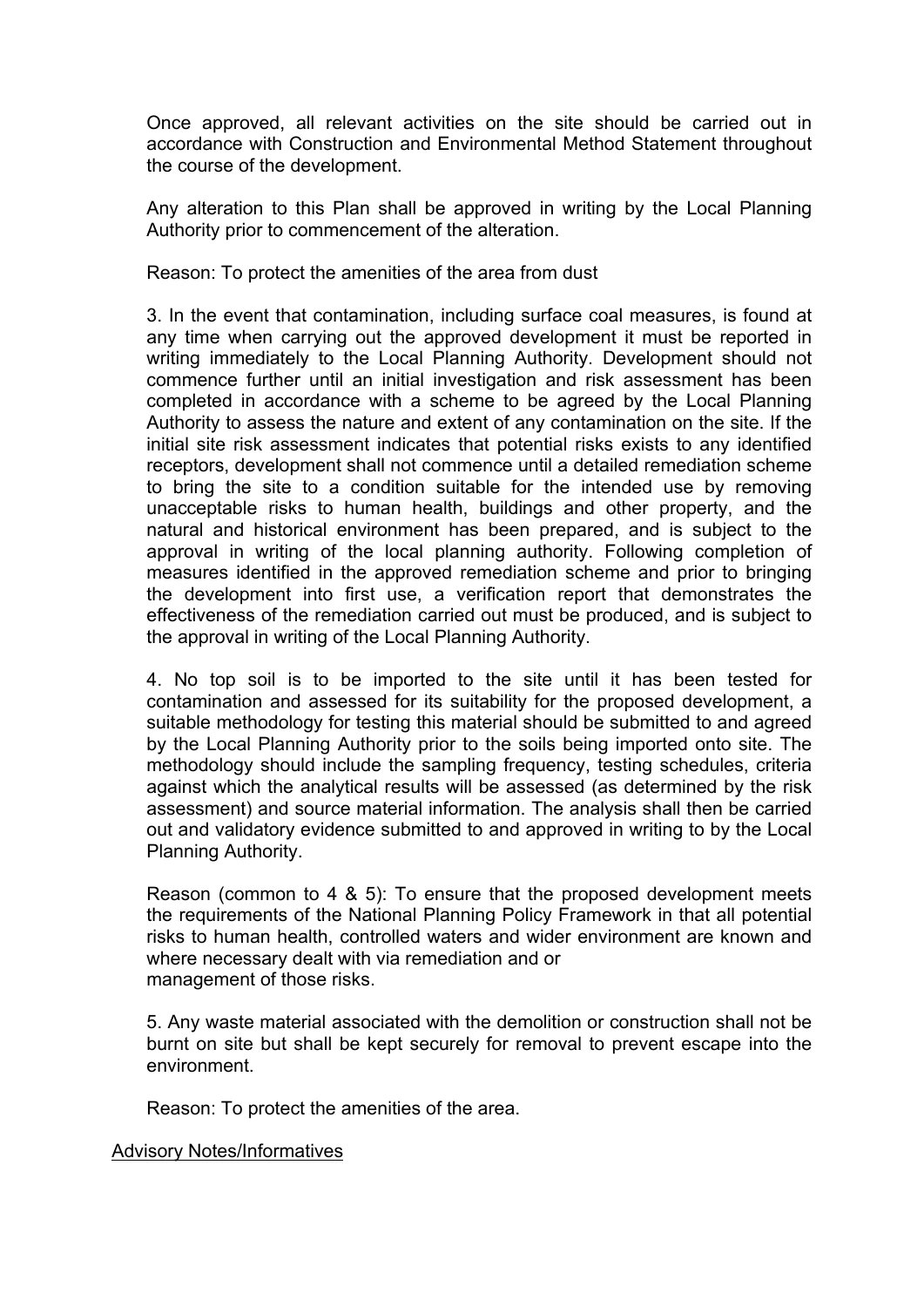- Please be aware that the responsibility for safe development and secure occupancy of the site rests with the developer.
- A Demolition or refurbishment asbestos survey and risk assessment should be carried out prior to the demolition of the existing buildings. The enforcing authority for this type of work is the Health and Safety Executive (HSE) and it is recommended that you contact them directly to discuss their requirements: http://www.hse.gov.uk/
- Any approved noise scheme and measurements should pay due regard to British Standard BS8233: Sound insulation and noise reduction for buildings (Code of Practice), BS4142:2014 Methods for rating and assessing industrial or commercial sound and/or the Building Regulations 2010 Document E or other appropriate guidance.
- **Information on Coal Mining Risk Assessment can be found on the UK** government Website:https://www.gov.uk/guidance/planning-applications-coalmining-risk-assessments
- Any approved foul drainage system should meet the British Standard 6297:2007+A1:2008: Code of practice for the design and installation of drainage fields for use in wastewater treatment http://www.bsigroup.com
- Advice on controlling flies and light can be found in: Statutory Nuisance from Insects and Artificial Light (defra 2005) available as a free download http://archive.defra.gov.uk/environment/quality/local/legislation/cnea/documen ts/statnuisance.pdf
- During any demolition and construction activities (including landscaping) the contractor shall take all reasonable steps to prevent dust formation and prevent any dust formed from leaving the site boundary.
- The control of dust and emissions from construction and demolition Best Practice Guidance, produced by the greater London councils http://www.london.gov.uk/sites/default/files/BPGcontrolofdustandemissions.pd f
- Building Research Establishment Guidance Document 'Control of Dust from Construction and Demolition Activities' (BR456)
- If required, contamination risk assessments shall be carried out in accordance with UK policy and with the procedural guidance relating to the contaminated land regime, and should be in accordance with Planning Policy Statement 23 and the CLR Report Series
- Submission of reports should also be made to the Environment Agency for comment with regard to their remit to protect ground and surface waters from pollution and their obligations relating to contaminated land.
- The Local Planning Authority will determine the acceptability of reports on the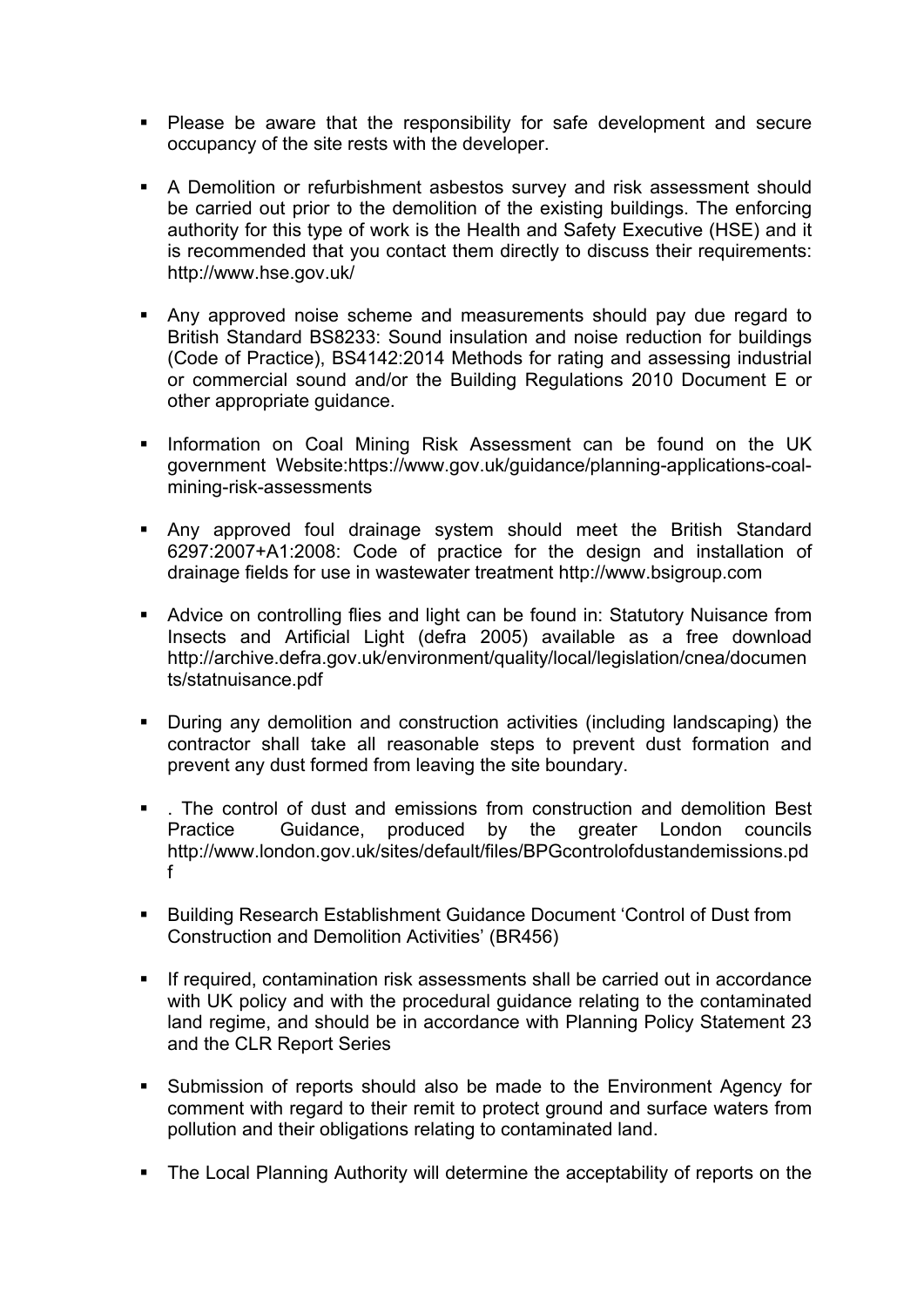basis of the information made available to it. Please be aware that should a risk of harm from contamination remain post development, where the applicant had prior knowledge of the contamination, the applicant is likely to be liable under Part II (a) of the Environmental Protection Act 1990 and as such become and "appropriate person". In this event the applicant will be lawfully responsible to remove the risk posed by the contamination.

- Equally if during any site works a pathway for any contaminant on site is created and humans, waters, property or ecological systems are exposed to this, the applicant or those acting on behalf of the applicant will be liable under part II (a) of the Environmental Protection Act 1990 if the risks are not adequately addressed during the site redevelopment.
- During investigation and remediation works the applicant and those acting on behalf of the applicant must ensure that site workers, public property and the environment are protected against noise, dust, odour and fumes
- The applicant is advised that should there be a requirement as part of the Remediation Strategy to treat, reuse or remove contaminated material on the site, the Environment Agency must be consulted, as these activities may need to be licensed or permitted. Contaminated materials identified for removal off site must be disposed of in an appropriately licensed landfill site.
- Staffordshire Moorlands District Council is keen to liaise with all stakeholders involved in this application. As such, we recommend that a proposed scope of works is forwarded to the Environmental Protection Department and agreed in principle prior to site investigation works being undertaken. The Environmental Protection Department is also prepared to review draft copies of reports prior to final submission to the Planning Department in order to ensure that works undertaken are sufficient to discharge the contaminated land conditions.

### *SMDC Arboriculture*

### Initial Response

6.8 Summary: Overdevelopment with regard to required replacement protected tree planting and shading/overbearing impact of existing protected trees.

6.9 A Tree Report and Survey is submitted with the application. However, this is dated 17.02.2009, and is drafted under the auspices of the now-superseded 2005 edition of British Standard 5837 which was updated/replaced in 2012; this Tree Report, in a very slightly revised form dated 14.04.2009, was that which accompanied the outline planning application 09/00386/OUT. The outline application did not submit or seek approval of layout, and therefore this Tree Report did not assess the impact on trees arising from any specific development. There have since been changes in relation to trees at the site, not least the recent felling of the large mature Beech tree denoted as T6 in the Tree Report. Obviously, given its age, the Tree Report also does not refer to the current application for 2 detached dwellings. In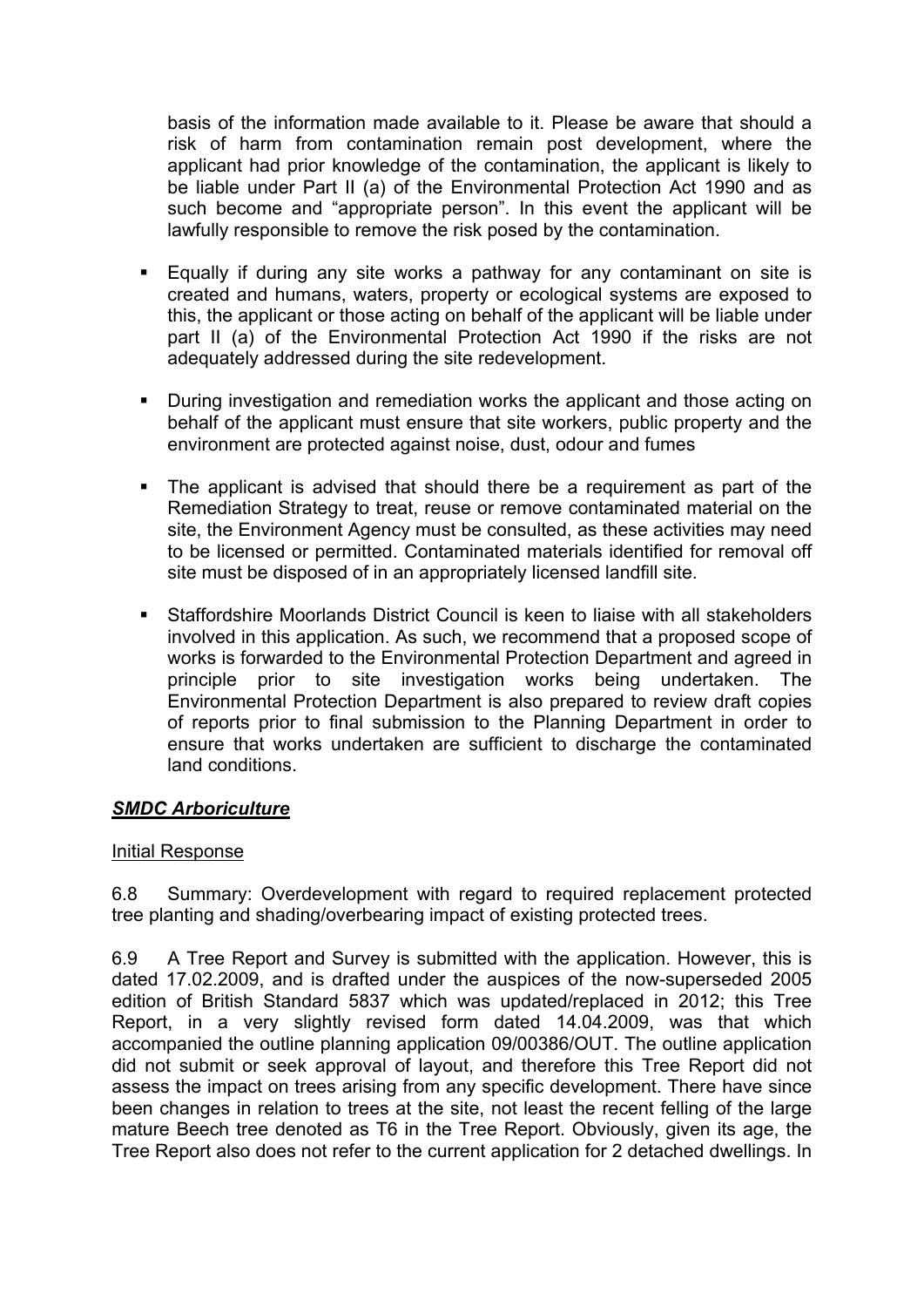view of the circumstances outlined above, this Tree Report must be considered out of date and largely irrelevant with respect to the current application.

6.10 Until recently, T6 was a very large (>20m tall, >1m stem diameter) Beech tree situated within the current application site; the stump remains in situ, approximately within a metre or two of the north-west corner of the proposed footprint position of the western-most new dwelling. This tree was protected as T28 under TPO No. LR.6, but its recent felling was authorised by consent granted on 08/12/2017 due to a notable decline in crown condition, evidence of limb shedding and a cavity to the main stem, with further decline anticipated and a tree of such size and in such condition therefore inappropriate to retain in proximity to a busy road and surrounding residential properties.

6.11 Consent to fell the Beech T28 was conditional upon its replacement by a new standard Beech tree, not yet carried out, which is required to be planted as close as reasonably practical to the position of the original tree before the end of the forthcoming dormant season (November 2018 to February 2019 inclusive).

6.12 The proposed development would prevent replacement planting in accordance with this requirement, or elsewhere on the frontage of the application site. Given the massive stature and dominant visual presence of the original tree prior to felling, it was considered important to ultimately re-establish such amenity by requiring a replacement tree of similar potential mature size in a similar position near the road frontage. Therefore planting a replacement tree in the rear garden of one of the proposed plots (realistically the eastern-most plot, as the rear garden of the westernmost plot is already largely dominated by existing mature, protected trees – about which more is commented below) would not achieve the same level of public amenity value.

6.13 There is a mature 'Kanzan' flowering Cherry and an early-mature Rowan to the site highway frontage boundary, neither of which is protected. The application site plan is not explicit about whether these are to be retained or removed, but given the extent of proposed demolition and new development close to them, it is likely that both would suffer significant damage if retained. These trees are situated directly beneath overhead electric wires, and indeed the Cherry shows evidence of past topping presumably to address encroachment. In any event, these two trees are not considered to be significant nor to have substantial retention value, and I would have no objection to their removal.

6.14 Existing mature trees towards the rear of the application site, and beyond in the retained garden to the existing new 'Briar Croft' dwelling, are indicated on the application's site plan, and are protected within Area A4 under TPO No. LR6. The Root Protection Zone of the closest of these, a mature Sycamore denoted T7 in the application's Tree Report, is indicated and is presumably derived from measurement in the outdated 2009 report, although in practice is unlikely to be of substantially greater radius – possibly up to around 0.5m greater. The footprint of the closest, western-most proposed dwelling is shown just outside the indicated RPZ of T7, which may in practice be just inside if the tree has made any detectable increase in stem diameter in the intervening years, although it is considered that the proposed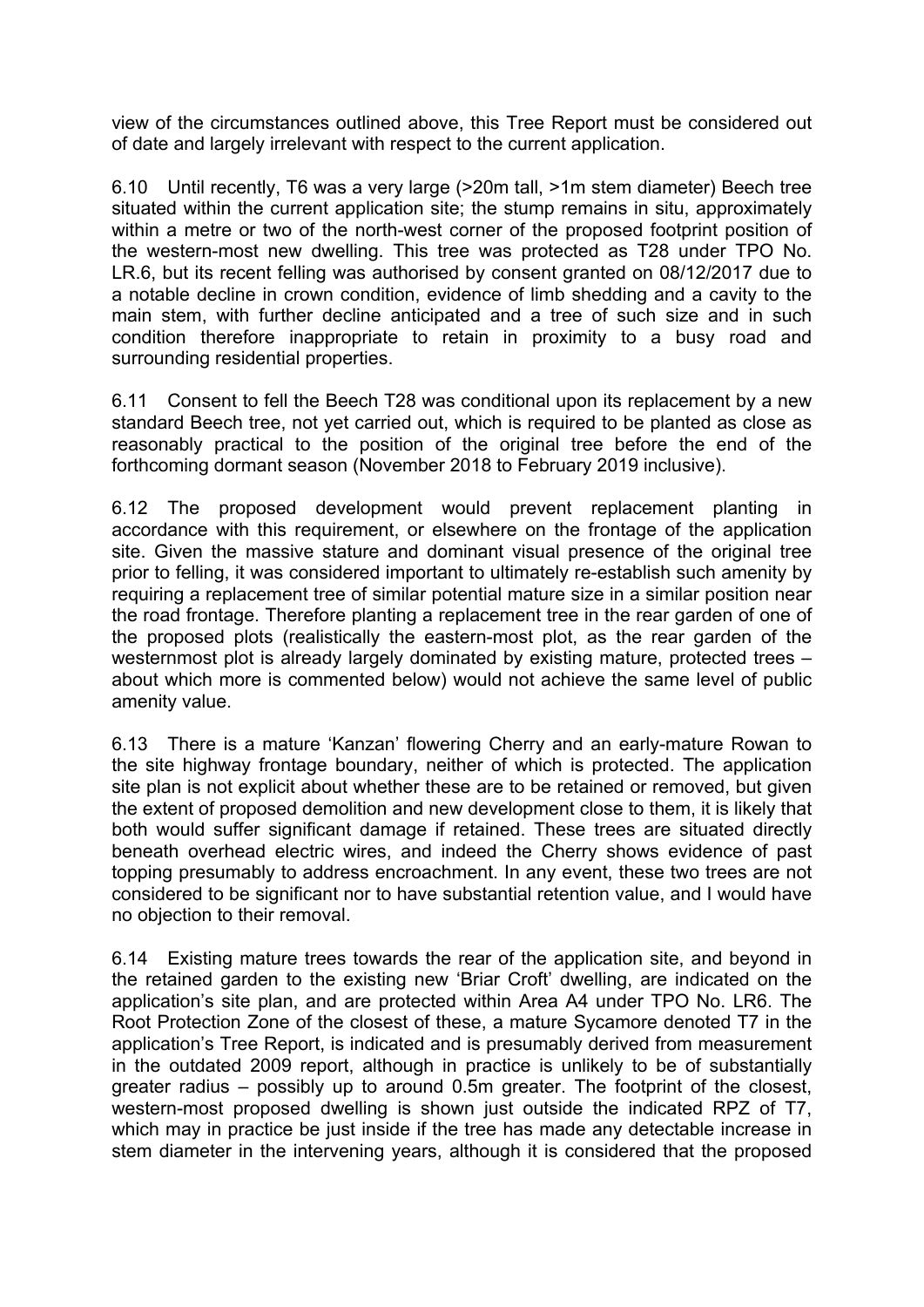development would be unlikely to have greatly significant direct impact on this tree given adequate temporary protection measures during construction.

6.15 However, this tree T7 would nonetheless dominate the rear garden of this plot, and being located only some 6.5m directly in line with the living room principle window, and with its crown also likely to be almost brushing the rear elevation outside main bedroom windows, this tree is likely to be perceived as overbearing by occupants. In addition, T7, being some 18m tall and in conjunction with several other mature Sycamores of equivalent stature immediately behind T7, to the southern side of the proposed dwelling and its garden, would cast considerable shade over the garden and into the rear accommodation of this plot, and to a lesser degree the second plot. In consequence, the shady and heavily restricted outlook from both rear of dwelling and garden is considered likely to lead to pressure for felling and/or substantial crown reductions which would be much more difficult to reasonably resist in the event that planning permission is granted and which would have a detrimental impact on the public amenity value provide by these trees and on the character of the local area.

6.16 In conclusion, given the constraint on accommodating a replacement tree for the recently felled Beech T6/T28, and the shading/overbearing detrimental impact on outlook and living conditions likely to lead to pressure for further felling and/or lopping, it is considered that the current application amounts to over-development of what otherwise might appear to be a suitably sized site for two plots.

6.17 Alternatives possibly worth consideration (subject of course to other planning issues) could include to substantially scale down the footprint size of the dwellings, perhaps even semi-detached, or to go for a single more centrally positioned but potentially larger footprint dwelling – which might be more in keeping with the general character of the area – but in either case the layout should allow plenty of space for planting (and subsequent growth to mature size) of a replacement Beech tree near the frontage (but set back well away from the overhead electric wires) and give careful thought to internal room layout and principal windows in order to minimise shading and overbearing impact on outlook arising from the trees to the rear.

### Subsequent comments

6.18 Further to my previous comments…the agent has submitted an amended proposed site layout plan (Drg. No. 1042\_111 Rev C).

6.19 The footprint of the western-most of the two proposed new dwellings has been moved forwards towards the road, and this would ensure that the footprint would be completely outside the Root Protection Area of the mature Sycamore T7 to the rear – including any increase in RPA since the original tree survey of 2009. There would therefore be no significant direct physical impact on this (or any other) tree arising from the proposal as amended, assuming the implementation of appropriate temporary tree protection barriers during construction, which of course can readily be conditioned.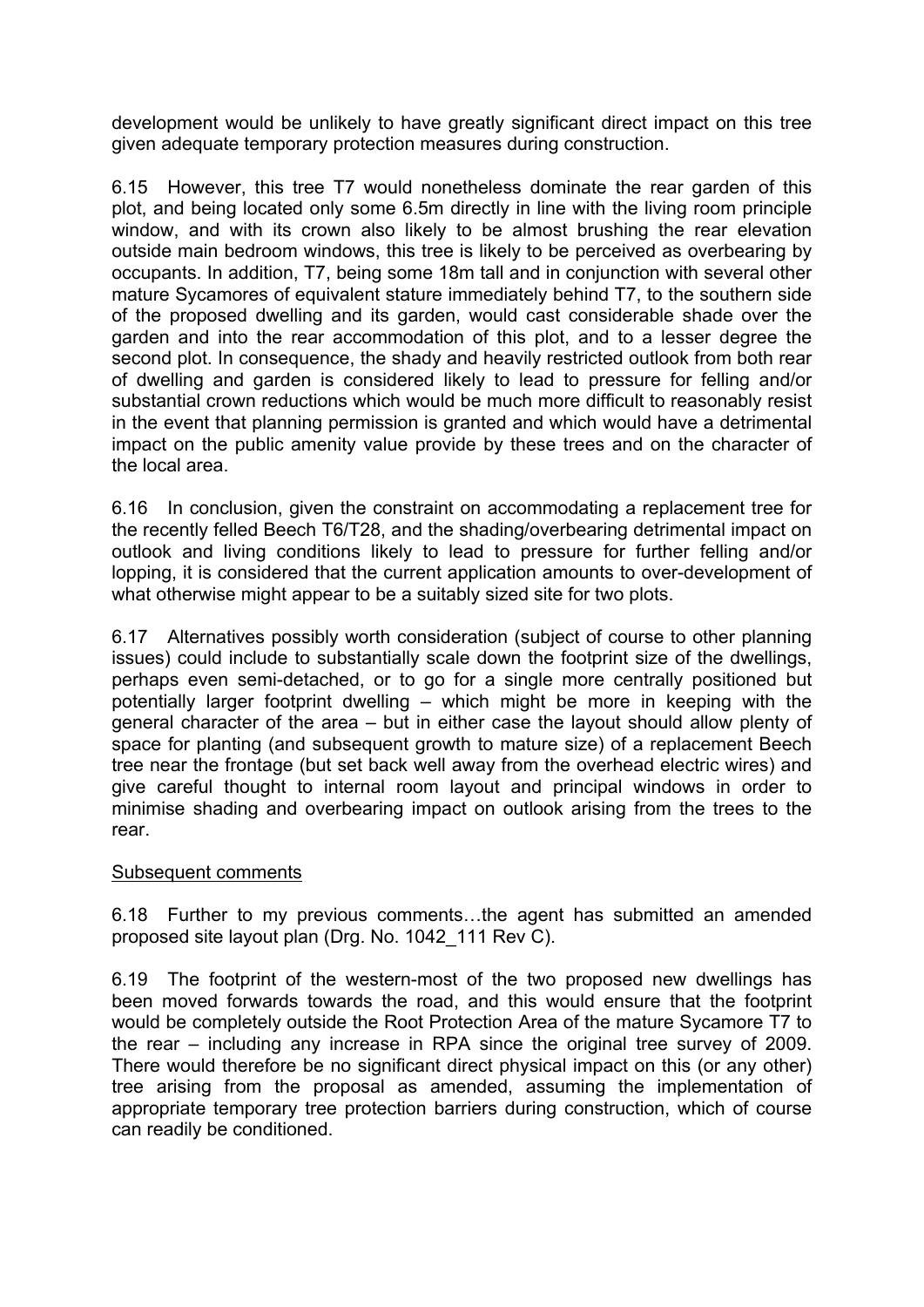6.20 This footprint re-positioning has also slightly increased the clearance of the rear elevation from the crown of the tree. Whilst the tree will remain dominant in the rear garden of this plot, it is considered that the additional clearance and on-going control of the TPO, together with resolution of other issues (see above and below) now makes the scheme acceptable on balance with regard to tree impacts and relationship between dwelling and trees. The LPA would retain control over any future work proposed or carried out to this tree, as it would remain under the protection of TPO No. LR.6. Whilst minor pruning may be considered acceptable from time to time in order to maintain an appropriate minimum clearance from the proposed dwelling if built and avoid direct encroachment, the applicant – and any subsequent owners/occupiers – would nevertheless need to accept that this tree would be a relatively dominant feature in the rear garden and rear outlook from the house, and applications for subsequent felling or substantial crown reduction to mitigate these issues would be unlikely to be approved.

6.21 My discussions with the agent included consideration of whether the westernmost proposed new dwelling could be "handed" to locate its garage on its western side, but I understand that site levels required for vehicle access to the garage in relation to the road would not readily accommodate this. Nevertheless, if this could be achieved it would be worth considering, as such an arrangement would further ease the dominance of the Sycamore T7 in the outlook from the main living accommodation at the rear of the dwelling.

6.22 The TPO consent granted in December 2017 for the felling of the previous mature Beech (T6 in the applicant's 2009 tree report, and protected as T28 under TPO No. LR.6) requires replacement planting "as close as reasonably practical" to the position of the original tree. At the time, it was envisaged that this would be perhaps within a metre or two of the original tree's position (i.e. not requiring physical removal of the tree stump, unless the owner wishes to do so anyway). The objective would be to secure replacement planting in a similarly prominent position near the site frontage, so that ultimately at maturity the replacement tree could potentially provide a similar level of public amenity value.

6.23 This subsequent planning application for 2 dwellings would in practice prevent such replacement planting this close to the old stump position, as it would be within the denoted car parking area for the western-most new plot, and also much too close to the western elevation of its proposed dwelling to allow the tree to achieve even semi-mature size without a need for repeated crown reductions and/or a risk of structural damage.

6.24 However, the agent has identified 3 potential alternative positions for the required replacement Beech tree, in the context of the development now proposed. One of these options is to the rear of the eastern-most proposed new dwelling, and one to the rear of the garage/dwelling of the existing new house at Briar Clough, but it is considered that both of these are set too far back from the road frontage, with substantial intervening existing or proposed buildings, and so would not allow the tree to achieve such significant public amenity value if planted in either of these positions.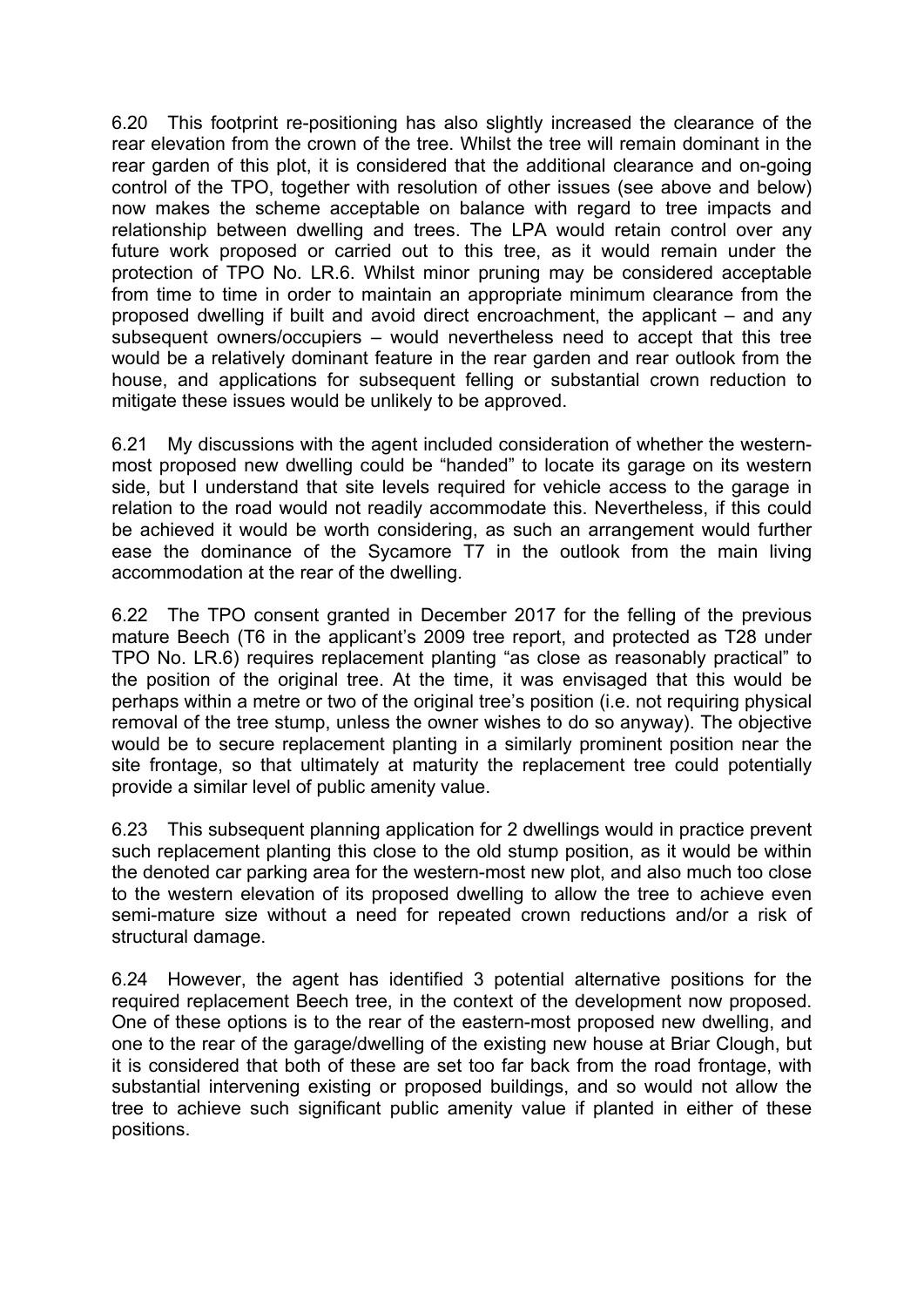6.25 The third option, meanwhile, is close to the Clay Lake frontage, but just to the west of the existing access to the existing new house. This is little more than a drive's width from the old tree stump, so would be within the spirit of the required "as close as reasonably practical" location. It would be set back far enough from the highway boundary so as not to impinge on drivers' visibility when emerging from the access, and would be far enough from existing and proposed dwellings to have the space to grow and develop to maturity. Being prominently close to the frontage, the replacement tree would provide an increasingly significant level of public amenity/street-scene contribution as it establishes and matures.

6.26 Overall, and on balance, I therefore now consider the application to be acceptable with regard to potential impact on, and relationship with, important/protected trees, but would request that the following conditions be imposed in the event that planning permission is granted:

1. No trees or shrubs shall be removed other than those whose removal is directly required to accommodate the approved development, unless otherwise approved by the LPA. There shall be no removal of any trees or shrubs during the bird nesting season (nominally March to August inclusive), unless otherwise agreed by the LPA and in this case only following careful inspection by a competent person to establish that such trees, shrubs or hedgerow are not in active use by nesting wild birds.

2. Before the commencement of development (including any demolition, site clearance, site stripping, site establishment or formation of new access) temporary protective fencing and advisory notices for the protection of the existing trees to be retained shall be erected in accordance with guidance in British Standard 5837:2012 *Trees in Relation to Design, Demolition and Construction – Recommendations*, and shall be retained in position for the duration of the period that development takes place, unless otherwise agreed by the LPA. Within the fenced areas there shall be no excavation, changes in ground levels, installation of underground services, provision of hard surfacing, passage of vehicles, storage of materials, equipment or site huts, tipping of chemicals, waste or cement, or lighting of fires unless otherwise agreed by the LPA.

### **Note**

If planning permission is granted, further confirmation to the applicant can be given under TPO administrative procedures in relation to the precise position of the required replacement Beech tree.

### *SMDC Waste (Operations)*

6.27 There is no objection to this planning application.

## *Severn Trent Water*

6.28 With Reference to the above planning application the company's observations regarding sewerage are as follows.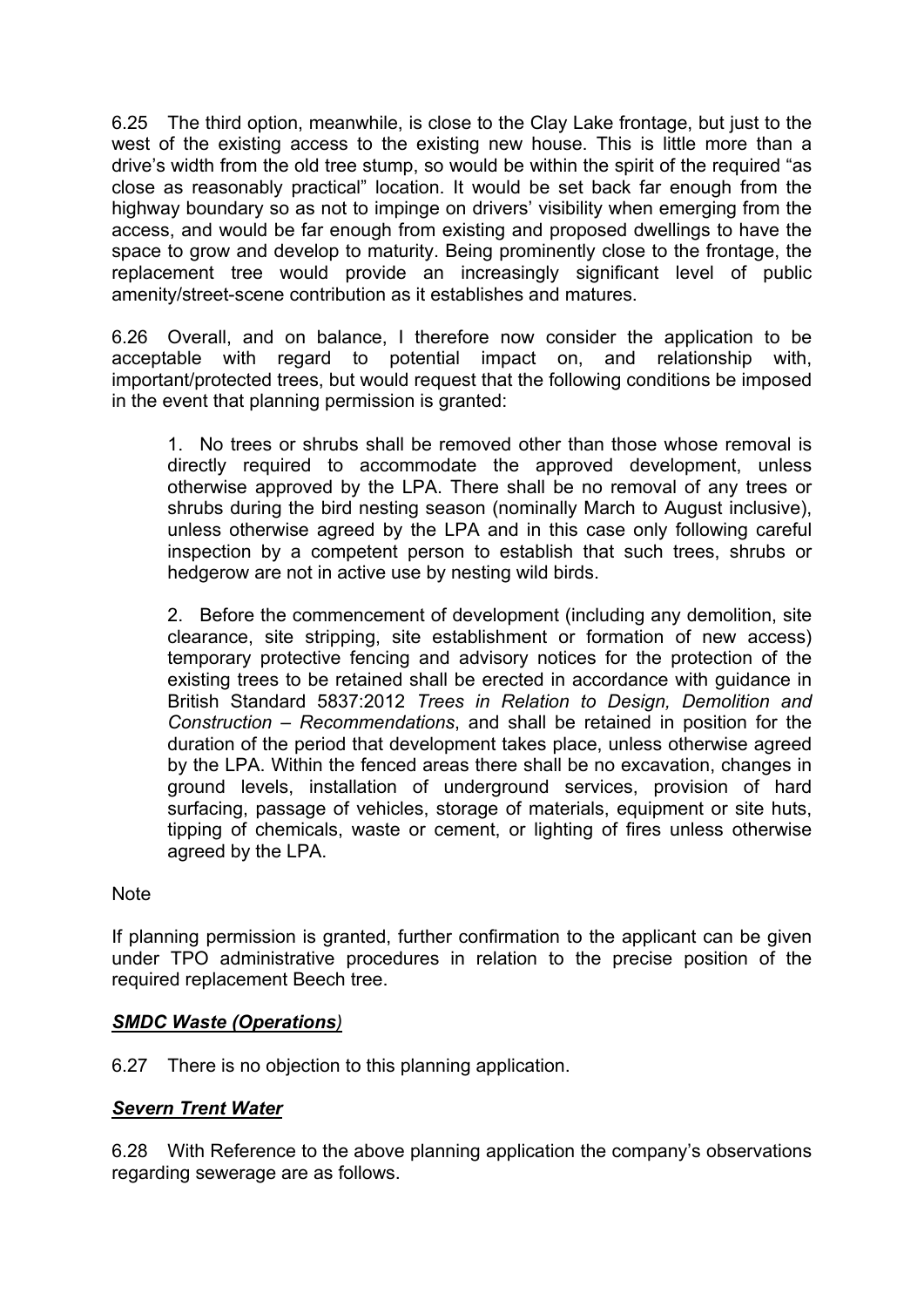6.29 As the proposal has minimal impact on the public sewerage system I can advise we have no objections to the proposals and do not require a drainage condition to be applied.

6.30 Severn Trent Water advise that there may be a public sewer located within the application site. Although our statutory sewer records do not show any public sewers within the area you have specified, there may be sewers that have been recently adopted under the Transfer Of Sewer Regulations 2011. Public sewers have statutory protection and may not be built close to, directly over or be diverted without consent and contact must be made with Severn Trent Water to discuss the proposals. Severn Trent will seek to assist in obtaining a solution which protects both the public sewer and the building.

## **7 POLICY, MATERIAL CONSIDERATIONS AND PLANNING BALANCE**

## **Policy Context**

7.1 The Local Planning Authority is required to determine planning applications in accordance with the development plan, unless there are material circumstances which indicate otherwise and in determining these applications, it shall have regard to the provisions of the Development Plan, in so far as material to the application and to any other material considerations. The Council's Development Plan is formed of the Core Strategy (CS) Development Plan Document (adopted March 2014) and the Saved Local Plan Proposals Map/Settlement Boundaries (adopted 1998) and remains in force until the Council's Development Plan Document is adopted.

7.2 Core Strategy Policy SS1a establishes a 'Presumption in Favour of Sustainable Development' as contained within the National Planning Policy Framework (the Framework) where: (1) planning applications that accord with policies within the Core Strategy will be approved without delay and (2) where there are no relevant development plan policies, or the policies which are most important for determining the application are out of date, the Council will grant planning permission unless:-

*i) the application of policies in this Framework that protect areas or assets of particular importance provides a clear reason for refusing the development proposed; or*

*ii) any adverse impacts of doing so would significantly and demonstrably outweigh the benefits, when assessed against the policies in this Framework taken as a whole.* (Para 11 NPPF July 2018).

7.3 The policies contained in the Framework are supplemented by the National Planning Practice Guidance (NPPG), also a material consideration in the determination of this application.

## **Principle of Housing Development in the Green Belt**

7.4 Policy SS1 of the Core Strategy (CS) requires development to contribute positively to the social, economic and environmental aspects of Staffordshire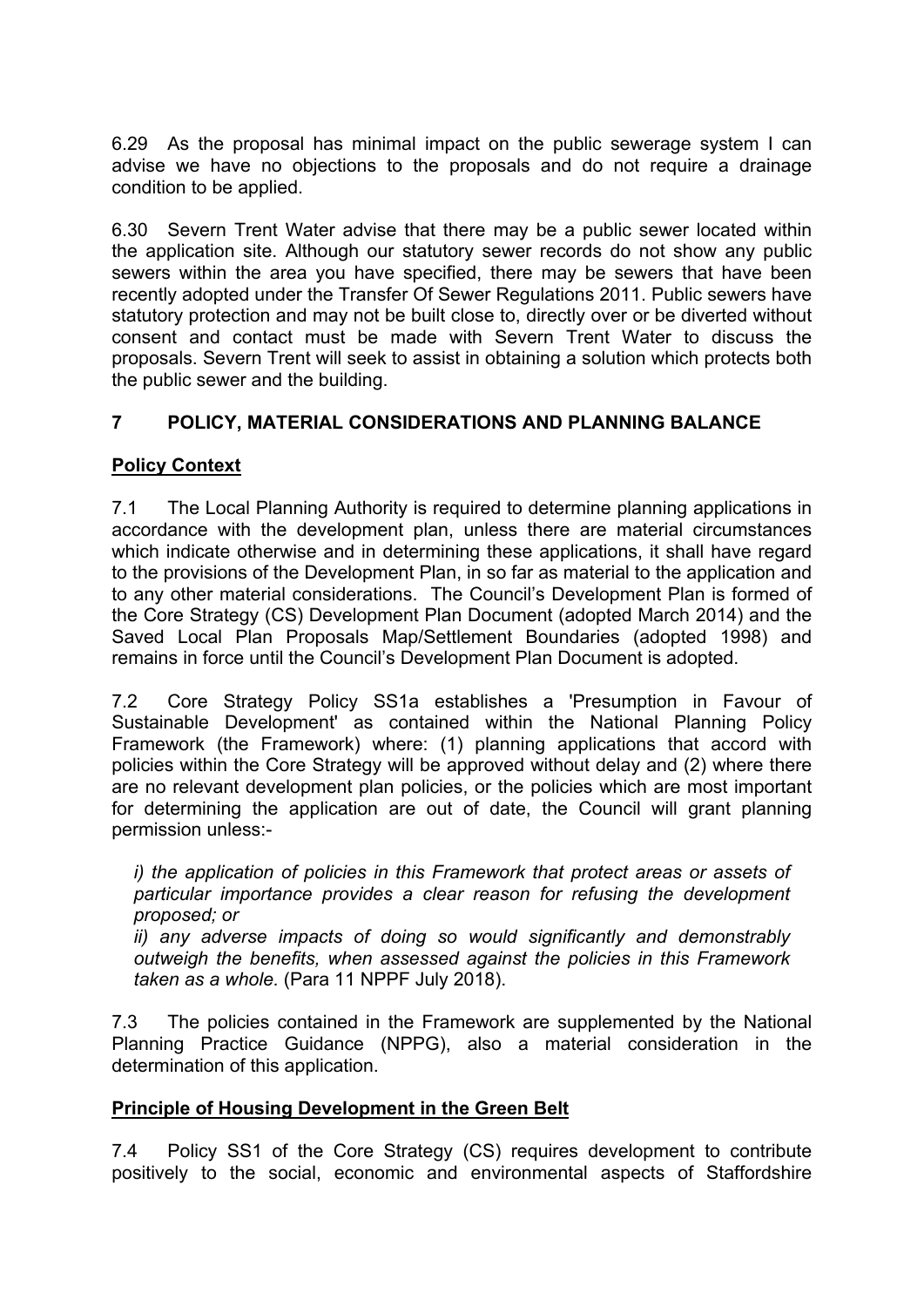Moorlands. This is to be achieved by, inter alia, providing a mix of quality housing types and tenures (including affordable homes) whilst maintaining the distinct character of the Staffordshire Moorlands, its individual towns and villages and their settings; development should protect or enhance the natural and historic environment of the District and provide easy access to jobs, shops and transport services.

7.5 Policy SS1a states that planning applications that accord with the CS will be approved without delay, unless material considerations indicate otherwise. If there are no policies or policies are out of date permission shall be granted, unless material considerations indicate otherwise, unless a) any adverse impacts would significantly and demonstrably outweigh the benefits or b) specific policies in the Framework indicate otherwise.

7.6 Policy SS2 of the CS states that provision will be made for 6000 additional dwellings to be completed between 2006 and 2026.

7.7 Policy SS3 of the CS outlines how housing development is to be distributed across the District, with 28% of the total new housing to be located across the 'rural areas'.

7.8 Policy SS4 of the CS deals with managing the release of land for housing across the District. It is noted in the policy that in the Green Belt levels of new housebuilding was to be restricted up to 2016 but there would be limited granting of permissions on 'windfall' sites.

7.9 Policy SS6 of the CS covers the 'rural areas', comprising the 'larger villages', 'smaller villages' and 'other rural areas'; a total of 1680 new dwellings are to be provided across the 'rural areas'.

7.10 Policy SS6c of the CS relates to 'other rural areas' outside of the 'larger' and 'smaller' villages which comprises countryside and Green Belt outside of development boundaries. Development in such areas shall either a) meet an essential local need, b) support rural diversification and sustainability of rural areas or c) promotes sustainable tourism or enhances the countryside. The policy also notes that strict control will be exercised over inappropriate development in the Green Belt allowing only for exceptions as defined by Government policy.

7.11 Policy H1 of the CS states that new housing development should (inter alia) provide for a mix of housing sizes, types and tenure (including a proportion of affordable housing as set out in policy H2 and appropriate housing for special groups in accordance with the Area Strategies). The policy also allows for a degree of residential development on windfall sites, up to 9 No. dwellings in towns and larger villages and 5 No. dwellings in smaller villages, within the infill boundaries.

7.12 Section 5 of the NPPF deals with delivering a sufficient supply of homes in order to "boost significantly the supply of homes" (para. 59).

7.13 Section 9 of the NPPF deals with protecting Green Belt land. At the outset, new buildings in the Green Belt (GB) are deemed to be inappropriate development,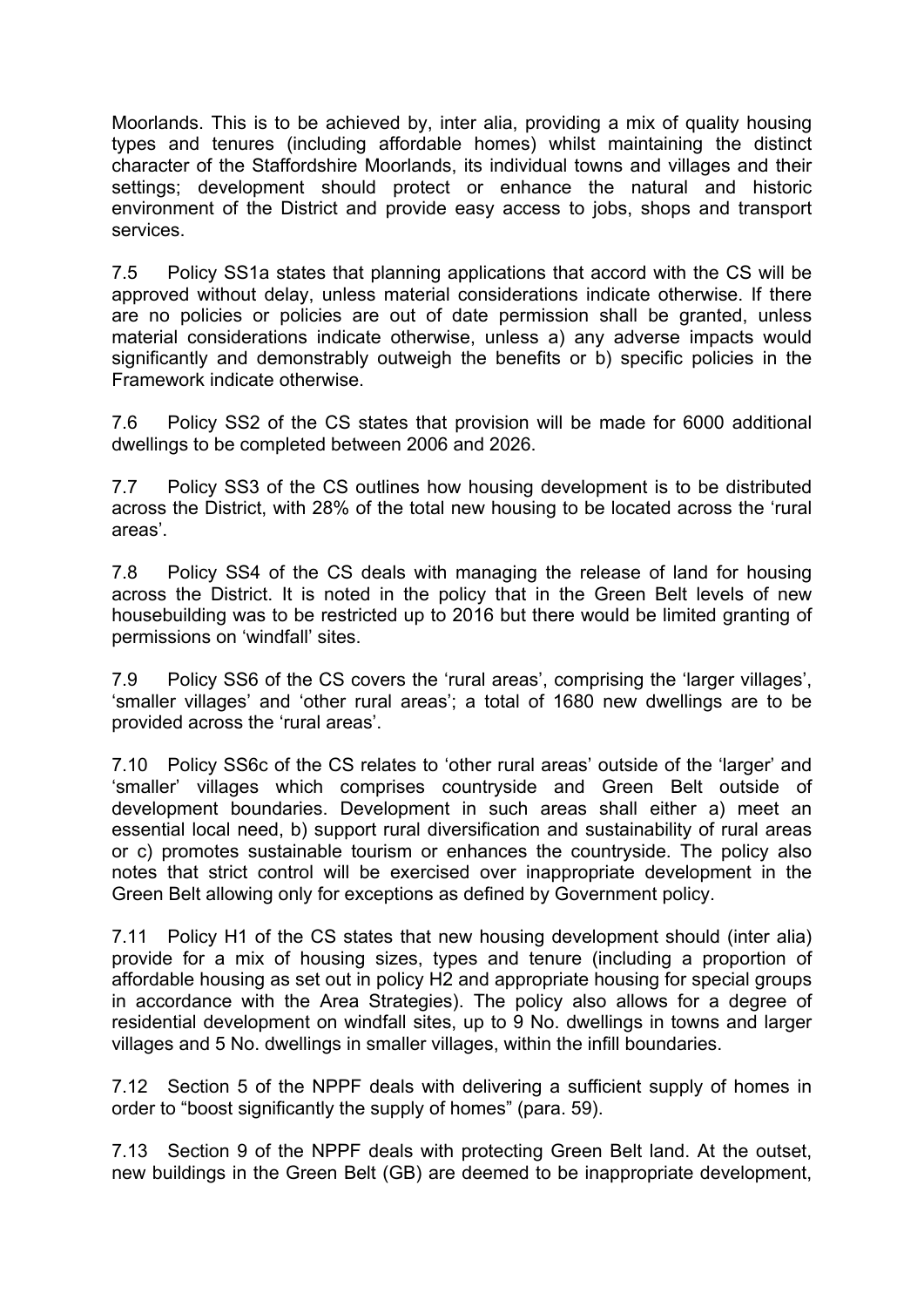which should be refused unless there are very special circumstances. There are exceptions this proposition, one of which is "limited infilling in villages".

7.14 Hence, in summary, taking account of key CS policies and the NPPF re housing development and Green Belt, the proposed development is for 2 No. dwellings. The site location is within the 'other rural areas', as defined in the CS, and more specifically the location is within the Green Belt. The location has been accepted as being within the Village of Endon for the purposes of the application of Green Belt policy. The site is a windfall site. Given the size of the application site and the context of the existing surrounding residential properties, as a result of demolishing the existing property it is considered that the proposal constitutes limited infilling in a village and as such satisfies one of the exceptions for new buildings in the Green Belt. Hence, the proposal is acceptable in principle.

7.15 Footnote '7' of the Framework (July 2018) states that, where local planning authorities cannot demonstrate a 5 year supply of housing land relevant policies are to be regarded as being out of date; in such circumstances para 11 is engaged. Given that the Council cannot currently deliver a 5 year supply of housing land, polices in the Core Strategy which seek to constrain housing delivery must be regarded as out of date and the presumption in favour of sustainable development applies. For decision taking this means granting planning permission unless d) i) the application of policies in the Framework that protect areas or assets of particular importance provides a clear reason for refusing the development proposed. Footnote 6 states that this includes policies relating to the Green Belt. Paragraph 144 of the Framework explains that when considering any planning application, local planning authorities should ensure that substantial weight is given to any harm to the Green Belt. 'Very special circumstances' will not exist unless the potential harm to the Green Belt by reason of inappropriateness, and any other harm resulting from the proposal, is clearly outweighed by other considerations. A local planning authority should regard the construction of new buildings as inappropriate in the Green Belt. Exceptions to this include limited infilling in villages. As noted above the proposal complies with this exception. Given that there is no conflict with paragraph 11 d) i) planning permission should be granted unless any adverse impacts of doing so would significantly and demonstrably outweigh the benefits, when assessed against the policies in this Framework taken as a whole – the so called "tilted balance". That is not to say that such policies are no longer relevant nor does it alter the status afforded to these policies being part of the Development Plan. However in such cases the weight attributed to out of date policies is a matter for the decision-maker, but it needs to be balanced against the provisions of the Framework as a whole.

### **Highway safety and sustainable transport**

7.16 Policy T1 of the CS seeks to support development which reduces the reliance on the private car for travel journeys and reduces the need to travel generally. Development should be close to and not detrimentally impact upon the highway network; the site should be located to enable a range of sustainable travel modes to be used. Section 9 of the NPPF seeks to promote sustainable transport.

7.17 As noted, the application seeks permission for 2 No. dwellings with an individual access for each property to be taken from Clay Lake and turning area and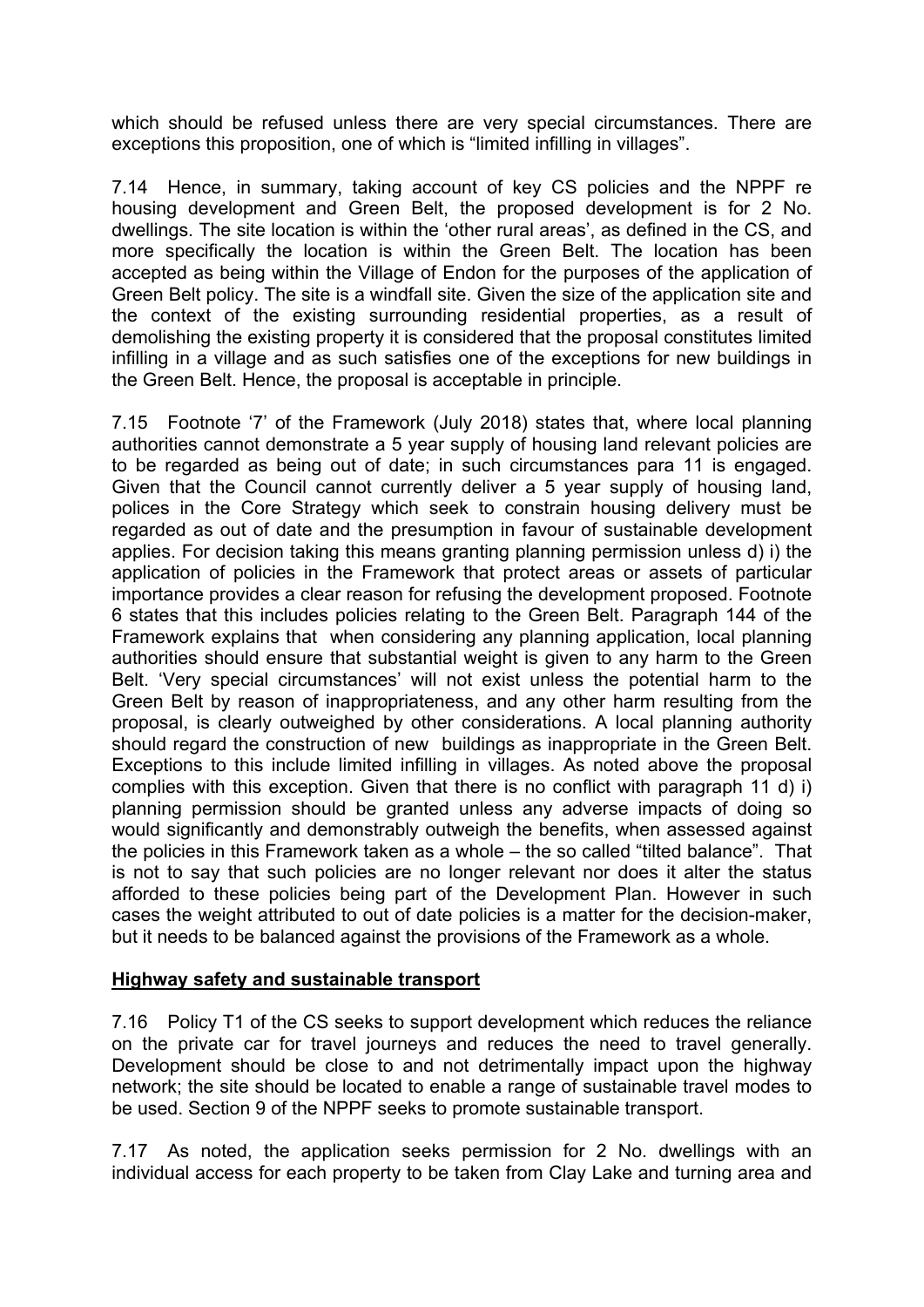parking spaces being provided on-site.

7.18 The Highway Authority raises no objections to the proposal on the grounds of Highway safety, (subject to conditions and informatives as outlined).

7.19 It is considered that the proposal would not detrimentally impact on the surrounding highway network, would provide a safe means of access to/from the dwellings and is able to provide appropriate levels of on-site parking along with being able to provide refuse storage and collection arrangements.

7.20 The application site is located approx. 1k from the edge of the village centre, which has a range of facilities and services such as a village store, Doctors Surgery, Pharmacy, Children's Nursery, Primary School, Hair Salon, Café, a few Churches, Scout Group premises and Public House; there is a Secondary School also approx. 1k from the site and there are bus available providing access to/from eg. Hanley. There is a footpath on the opposite side of road from the site which would enable future residents to walk into the village (and around the area) from the site; cycling in the area would also be feasible. Hence, the site is sustainably located and modes of transport other than private motor vehicles could be used for some trips. Consequently the proposed development would accord with CS policy T1 and section 9 of the NPPF.

### **Design, impact on the street-scene and the character & appearance of the area**

7.21 As noted, policy SS1 of the Core Strategy (CS) seeks, amongst other things, to ensure development contributes positively to the environment, maintains the distinctive character of the Staffordshire Moorlands District and the individual towns & villages and their settings. Policy DC1 of the CS requires, amongst other things, all development to be well designed, reinforce local distinctiveness, positively contribute to or compliment the special character and heritage of the area and be of high quality respecting the site and its surroundings, including scale, layout, character and appearance. Within the SPD 'Design Principles for Development' the following points are noted:

a) new development should always have regard to its surroundings so that it is appropriate and blends with the scale, proportions, materials and character of the buildings of the area, and

b) new buildings should relate to existing buildings in terms of scale and proportion, massing and materials and should derive their inspiration from local tradition.

7.22 Para 124 of the NPPF states that good design is a key aspect of sustainable development.

7.23 As noted, the application seeks permission for demolition of the existing dwelling and construction of 2 No. detached dwellings, with access points off Clay Lake and turning and parking areas within the plots.

7.24 Revised plans have been requested and submitted, primarily re-siting one of the dwellings to avoid impact on trees, reducing the mass of the roof of the dwelling proposed next to 'Heather Clough' and making some minor alterations to some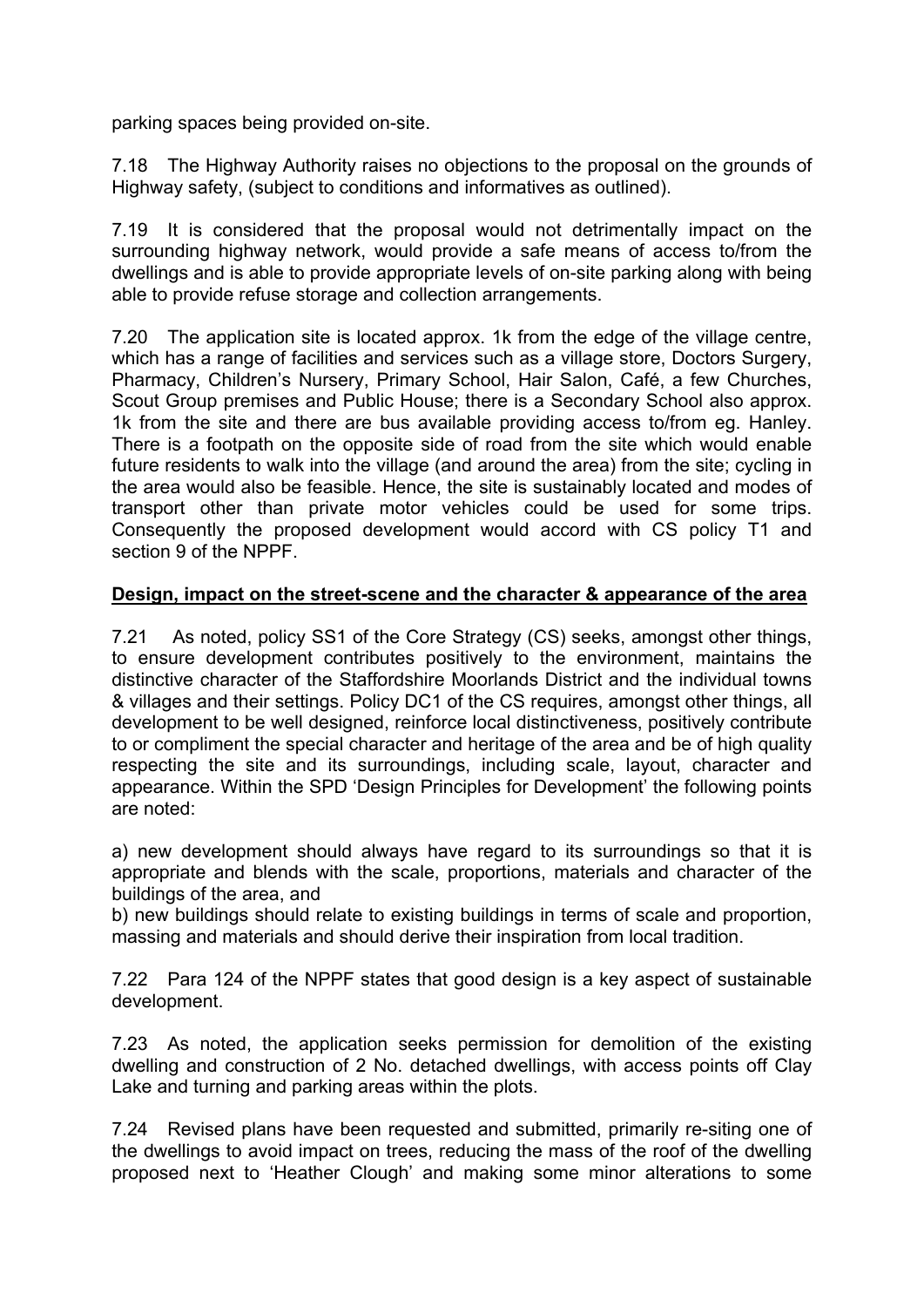design features. The proposed 2 No. dwellings have a similar footprints and are similar in form. The footprints measure approx. 12.1m wide x 11.2m deep. The ridge heights are 9.7m from ground level. Both properties have 4 No. bedrooms along with dressing, en-suite and bathroom facilities on the first-floor; living, dinning, kitchen and utility accommodation and an integral single garage on the ground-floor and office/study and wc in the roof space. Property 'A' has a hipped roof on both sides and property 'B' has a hipped roof on one side. Both properties have a covered porch area at the front (with slightly differing designs). The window and door openings in both properties are the same in number and size with a little variation in the frame and pane designs. The external elevations are to be brick and the roofs are to be plain clay tiles. Clay Lake wends up a hill; the submitted street-scene shows the proposed dwellings to be lower that 'Briar Clough' and higher than 'Heather Clough; the design of the properties along Clay lake are varied and there is a mix of materials, but primarily brick elevations. Most of the properties are twostorey and some have accommodation in the roof space. The siting of the dwellings reflect the general width and pattern of plots and spacing of dwellings along the road. Following the submitted revisions the design of the siting, layout, size, scale, design and materials of the proposed dwellings are considered to be acceptable; the proposed dwellings are considered to have an acceptable relationship with the street-scene and therefore an acceptable impact on the character and appearance of the area.

7.25 Bearing the above comments in mind it is considered that the proposed development accords with CS policies SS1, DC1 and DC3, the SPD 'Design Principles for Development' and section 12 of the NPPF (esp. paras 125, 127 & 130).

### **Arboricultural, Landscape and biodiversity issues**

7.26 Policy DC1 of the CS requires all development to be well designed and reinforce local distinctiveness, which includes, amongst other things, appropriate landscaping. Policy NE1 of the CS seeks to conserve and enhance the biodiversity and geological resources of the District. Section 15 of the NPPF seeks to protect and enhance the natural environment.

7.27 As noted by the Arboricultural Officer, although an up-to-date tree survey wasn't submitted with the application there is now no requirement for one at this stage. Details of landscaping could be secured via conditions. Bearing in mind the comments of the Arboricultural Officer and the recommended conditions and informatives it is concluded that there are no significant arboricultural or landscaping issues that would warrant a refusal.

7.28 Given the location of the site and its particular features it is considered that there are no significant ecological aspects that would be harmed as a result of the proposal.

7.29 Bearing the above points in mind it is considered that the proposal accords with the arboricultural, landscaping and ecological tenets of CS policies DC1 & NE1 and section 15 of the NPPF.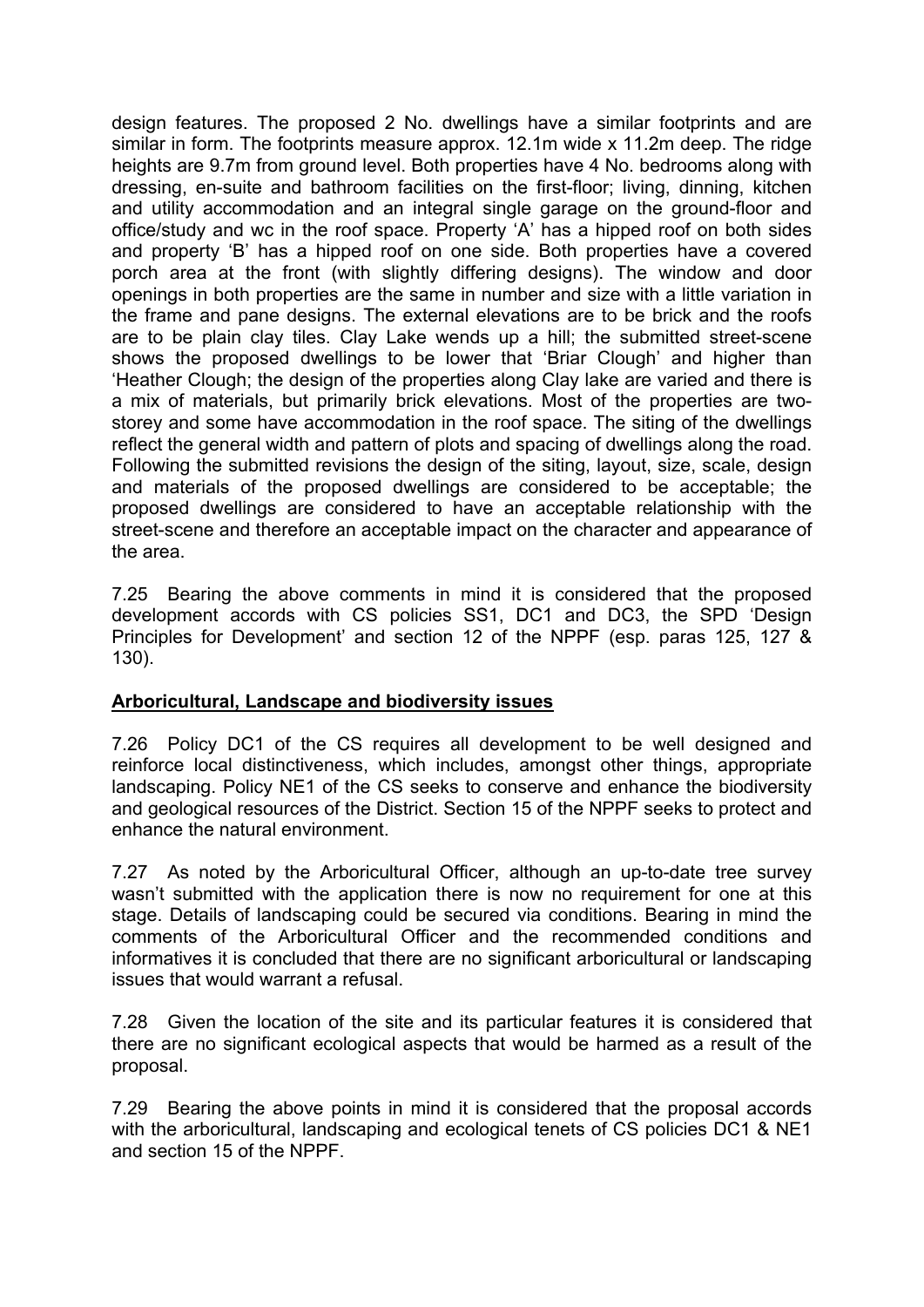### **Impact on residential amenity**

7.30 Policy DC1 of the CS seeks, amongst other things, to protect residential amenity. Bullet point 'f' of para. 127 of the NPPF requires a good standard of amenity for all existing and future occupants of land and buildings to be achieved.

7.31 The neighbouring properties nearest to the site are a) the dwelling known as 'Heather Clough', to the east, and b) the new 'Briar Clough' to the west. Some concerns have been raised in representations from the occupants of 'Heather Clough' regarding impact on residential amenities. It is acknowledged that there is a difference in levels between the sites. The resultant gap between the western side elevation of 'Heather Clough' and the eastern side elevation of proposed dwelling 'A' (i.e. the dwelling closest to 'Heather Clough') is approx. 5m. Given the hipped roof design, the nearest ridge point of the proposed dwelling 'A' is approx. 10m from the side elevation of 'Heather Clough'. The 2 No. properties are not directly in line with each other and the narrower side of property 'A' is located towards the boundary with 'Heather Clough'. As the properties are not in line, the rear elevation of proposed dwelling 'A' is partially set-back from the rear elevation of 'Heather Clough' and partially set forward of it. There is substantial hedging and shrubbery along the boundary between the 2 No. sites. The only window on the eastern facing side elevation of property 'A' serves an en-suite room. Given the siting and orientation of the proposed dwellings relative to 'Heather Clough' it is acknowledged that there would be some loss of sunlight to the rear garden area of 'Heather Clough' from late afternoon/evening. However, bearing in mind all the above factors, it is considered that the proposed development would not harm the amenities of the occupants of 'Heather Clough' (re loss of light, privacy or overbearing impact) to a degree that would warrant a refusal.

7.32 The western facing side elevation of proposed dwelling 'B' is sited approx. 13.5m from the eastern side gable of 'Briar Clough' (the property the applicant lives in). Proposed dwelling 'B' is set forward of 'Briar Clough'. There are 2 No. small windows on the western facing side gable of property 'B' that serve habitable rooms, x1 on the ground-floor (secondary lounge) and x1 on the first-floor (secondary bedroom). However, given a) the orientation of proposed western facing gable of dwelling 'B' and the eastern facing gable of 'Briar Clough, b) the distance between these gables, c) the limited window opening and their position on the gable of 'Briar Clough' and the resultant angles to the 2 No. small habitable room windows on the western facing gable of proposed property 'B', it is considered that the proposed development would have little impact on the amenities of the occupants of 'Briar Clough'.

7.33 Bearing all the above factors in mind it is considered that the proposed development would have a limited and acceptable degree of impact on the amenities of neighbouring properties. It is also considered that the amenities of future occupants of the proposed dwellings would be of a satisfactory level. As such, the proposal accords with the amenity tenets of CS policy DC1 and bullet point 'f' of para. 127 of the NPPF.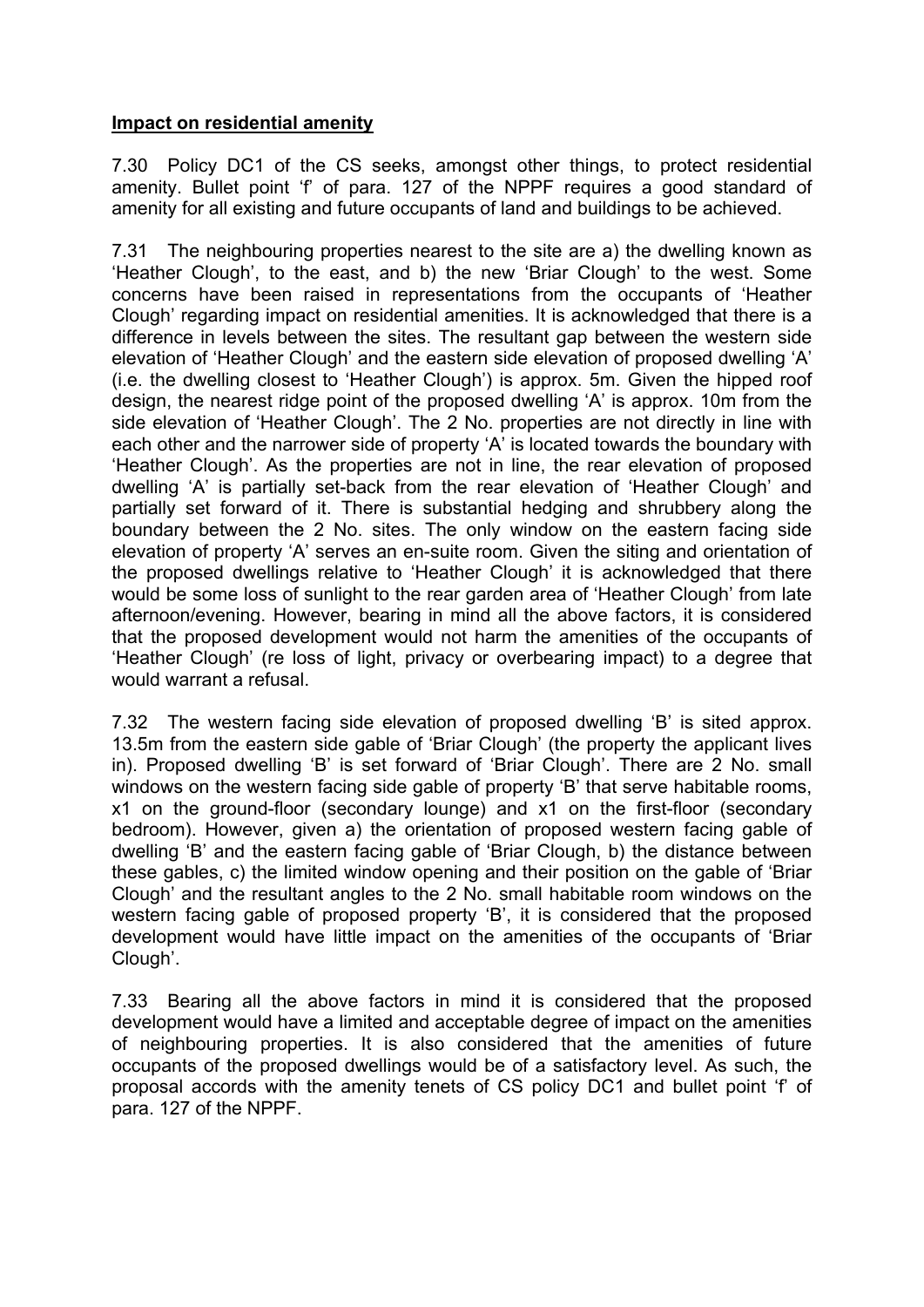## **Drainage, surface water run-off and flooding**

7.34 Seven Trent Water (STW) does not object to the application and no conditions are recommended.

7.35 Bearing in mind the consultation response from STW it is considered that there are no known drainage or flooding issues that would result from the application. The proposal therefore accords with CS policy SD4 and section 14 of the NPPF.

# **8 PLANNING BALANCE**

8.1 As outlined above, the application is to be determined in accordance with the Development Plan, unless there are material considerations that indicate otherwise. It has been concluded above that the proposed development acceptable in principle within the exceptions of Green Belt policy and local housing policies.

8.2 It has also been concluded that the proposed development is acceptable, subject to a range of conditions and informatives, in respect of design, impact on the area, impact on neighbour amenity, highway safety, impact on arboricultural matters, landscaping and ecology and there are no drainage or flooding issues. The proposal would provide a small contribution to the housing needs of the area, which is of some social benefit, and there would be some economic benefits stemming from the construction phase, future occupants contributing to the local economy and resultant council tax and new homes bonus. It has been noted that the Council cannot currently demonstrate a 5 year supply of housing land.

8.3 Bearing in mind all the factors discussed above, the proposed development would constitute a sustainable form of development that accords with CS policy SS1a (sustainability) and the concept of sustainability at the heart of the NPPF.

## **8 RECOMMENDATION - APPROVE**

**A. It is recommended that planning permission is granted subject to the conditions and informatives outlined below.**

## **Conditions**

- **1. Development to begin within 3 years.**
- **2. Development to be undertaken in accordance with approved plans.**
- **3. Samples of materials (brick and roof tile).**

**4. The development hereby permitted shall not be brought into use until details of the 2.4m x 43m visibility splays in both directions at the proposed access and to the west at the existing access have been submitted to and approved in writing by the Local Planning Authority. The visibility splays shall thereafter be kept free of all obstructions to visibility over a height**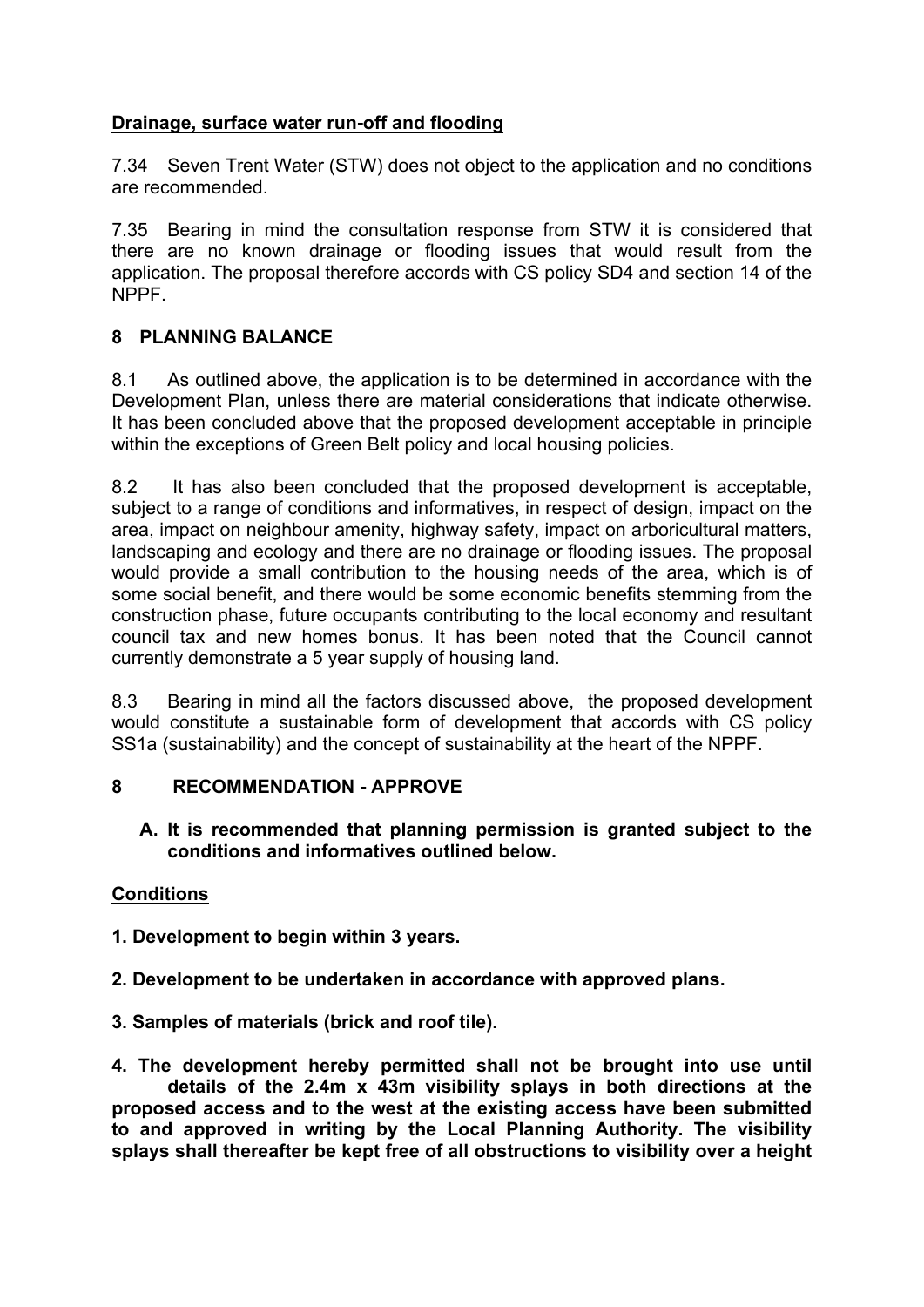**of 600mm above the adjacent carriageway level and be provided in accordance with the approved plan prior to the development being brought into use.**

**5. The development hereby permitted shall not be brought into use until the access drives rear of the public highway have been surfaced and thereafter maintained in a bound and porous material for a minimum distance of 5m back from the carriageway edge in accordance with details to be first submitted to and approved in writing by the Local planning authority. The access shall thereafter be surfaced in accordance with the approved details.**

**6. The proposed access points shall be ungated.**

**7. The development hereby permitted shall not be brought into use until the proposed access to the site within the limits of the public highway has been completed.**

**8. The development hereby permitted shall not be brought into use until the parking and turning areas have been provided in accordance with the approved plans. The parking and turning areas shall thereafter be retained unobstructed as parking and turning areas for the life of the development.**

**9. The garages indicated on the approved plan shall be retained for the parking of motor vehicles and cycles. They shall at no time be converted to living accommodation without the prior express permission of the Local Planning Authority.**

**10. Before the proposed development is brought into use, details shall be first submitted to and approved in writing by the Local Planning Authority indicating dropped pram crossing opposite the access of the western-most dwelling. The dropped pram crossing shall thereafter be provided before the western-most dwelling is first occupied.**

**11. Unless prior permission has been obtained in writing from the Local Planning Authority, all noisy activities shall be restricted to the following times of operations:**

**08:00 - 18:00 hours (Monday to Friday)**

**08:00 - 13:00 hours (Saturday)**

**No working is permitted on Sundays or Bank Holidays.**

**In this instance a noisy activity is defined as any activity (for instance, but not restricted to, building construction/demolition operations, refurbishing and landscaping) which generates noise that is audible at the site boundary.**

**12. The development, including demolition hereby permitted, shall take place until a Construction and Environmental Method Statement has been submitted to and approved in writing by the Local Planning Authority. The Construction Method statement should include the following details:-**

**I. A scheme to minimise dust emissions arising from demolition/construction**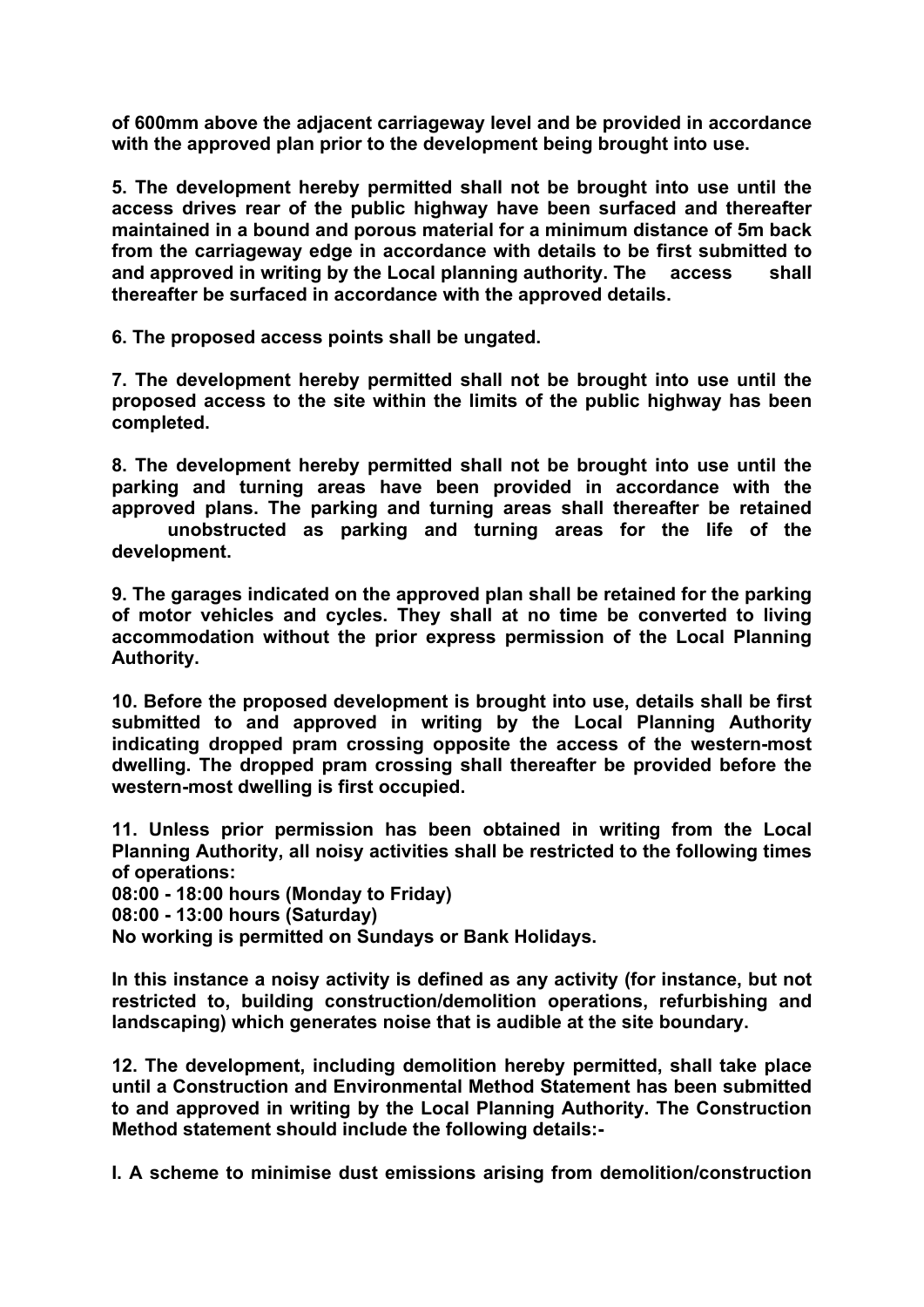**activities on the site. The scheme shall include details of all dust suppression measures and the methods to monitor emissions of dust arising from the development.**

**II. Details of wheel washing facilities. All demolition/construction vehicles shall have their wheels cleaned before leaving the site;**

**III. a scheme for recycling/disposal of waste resulting from the demolition/construction works;**

**IV. the responsible person (e.g. site manager / office) who could be contacted in the**

**event of complaint;**

**Once approved, all relevant activities on the site should be carried out in accordance with Construction and Environmental Method Statement throughout the course of the development.**

**Any alteration to this Plan shall be approved in writing by the Local Planning Authority prior to commencement of the alteration.**

**13. In the event that contamination, including surface coal measures, is found at any time when carrying out the approved development it must be reported in writing immediately to the Local Planning Authority. Development should not commence further until an initial investigation and risk assessment has been completed in accordance with a scheme to be agreed by the Local Planning Authority to assess the nature and extent of any contamination on the site. If the initial site risk assessment indicates that potential risks exists to any identified receptors, development shall not commence until a detailed remediation scheme to bring the site to a condition suitable for the intended use by removing unacceptable risks to human health, buildings and other property, and the natural and historical environment has been prepared, and is subject to the approval in writing of the local planning authority. Following completion of measures identified in the approved remediation scheme and prior to bringing the development into first use, a verification report that demonstrates the effectiveness of the remediation carried out must be produced, and is subject to the approval in writing of the Local Planning Authority.**

**14. No top soil is to be imported to the site until it has been tested for contamination and assessed for its suitability for the proposed development, a suitable methodology for testing this material should be submitted to and agreed by the Local Planning Authority prior to the soils being imported onto site. The methodology should include the sampling frequency, testing schedules, criteria against which the analytical results will be assessed (as determined by the risk assessment) and source material information. The analysis shall then be carried out and validatory evidence submitted to and approved in writing to by the Local Planning Authority.**

**15. Any waste material associated with the demolition or construction shall not be burnt on site but shall be kept securely for removal to prevent escape into the environment.**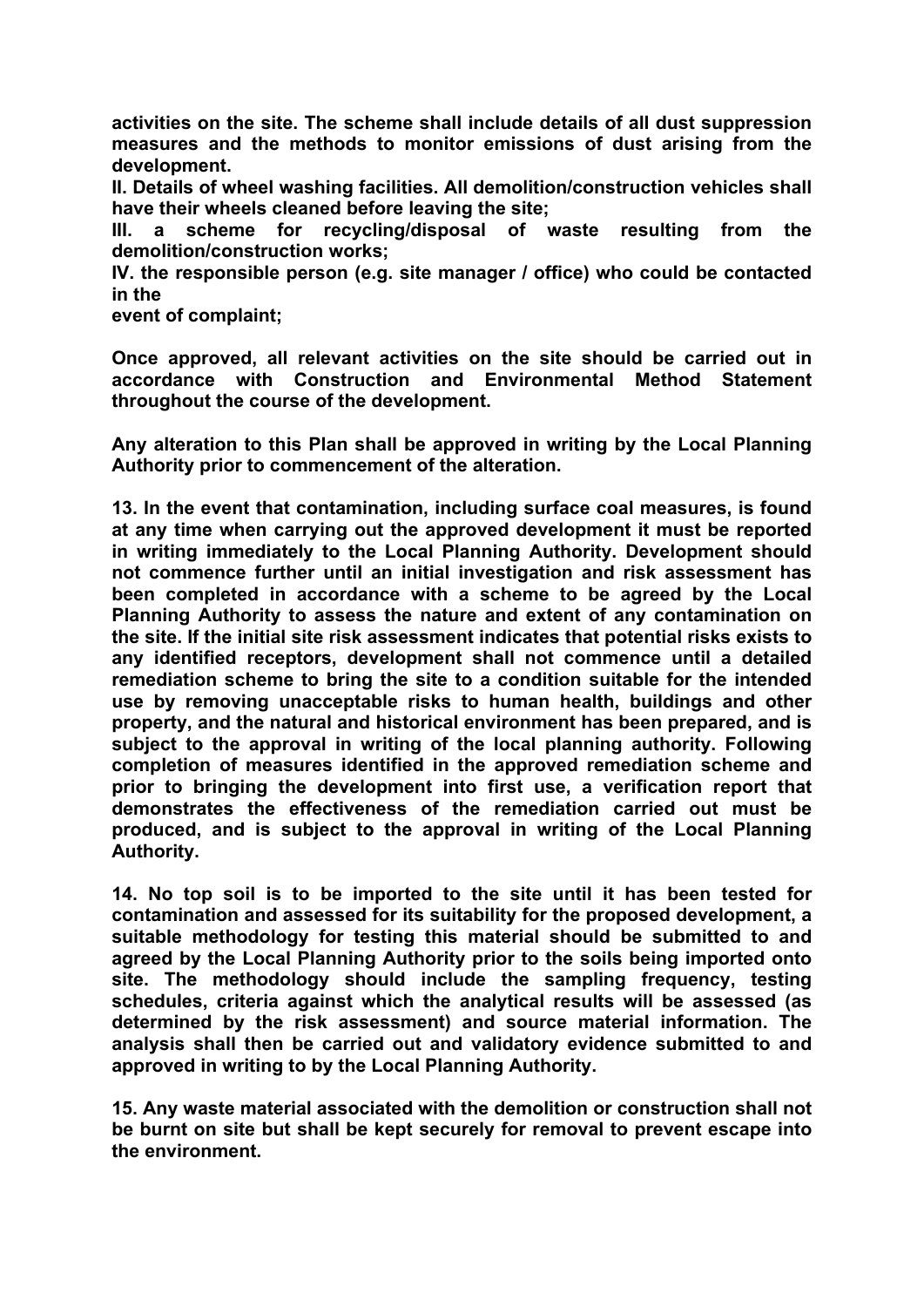**16. No trees or shrubs shall be removed other than those whose removal is directly required to accommodate the approved development, unless otherwise approved by the LPA. There shall be no removal of any trees or shrubs during the bird nesting season (nominally March to August inclusive), unless otherwise agreed by the LPA and in this case only following careful inspection by a competent person to establish that such trees, shrubs or hedgerow are not in active use by nesting wild birds.**

**17. Before the commencement of development (including any demolition, site clearance, site stripping, site establishment or formation of new access) temporary protective fencing and advisory notices for the protection of the existing trees to be retained shall be erected in accordance with guidance in British Standard 5837:2012** *Trees in Relation to Design, Demolition and Construction – Recommendations***, and shall be retained in position for the duration of the period that development takes place, unless otherwise agreed by the LPA. Within the fenced areas there shall be no excavation, changes in ground levels, installation of underground services, provision of hard surfacing, passage of vehicles, storage of materials, equipment or site huts, tipping of chemicals, waste or cement, or lighting of fires unless otherwise agreed by the LPA.**

**18. Prior to commencement of development details of existing ground and proposed ground and finished floor levels shall be submitted to and approved in writing by the Local Planning Authority. The development shall thereafter be completed in accordance with the approved details.**

### **Informatives**

- **i) The LPA has worked with the applicant to secure a sustainable form of development. Para 38 pf the NPPF has been adhered to.**
- **ii) The dropped crossing to the site shall be constructed/reconstructed in accordance with the submitted drawing and SCC requirements. Please note that prior to the access being constructed you require Section 184 Notice of Approval from Staffordshire County Council. The link below provides a further link to 'vehicle dropped crossings' which includes a 'vehicle dropped crossing information pack' and an application form for a dropped crossing. Please complete and send to the address indicated on the application form which is Staffordshire County Council at Network Management Unit, Staffordshire Place, 1, Wedgwood Building, Tipping Street, STAFFORD, Staffordshire, ST16 2DH. (or email to nmu@staffordshire.gov.uk) [http://www.staffordshire.gov.uk/transport/staffshighways/licences](http://www.staffordshire.gov.uk/transport/staffshighways/licences/) [/](http://www.staffordshire.gov.uk/transport/staffshighways/licences/)**
- **iii) The condition requiring off-site highway works (pram crossing) shall require a Highway Works Agreement with Staffordshire County Council. The applicant is requested to contact**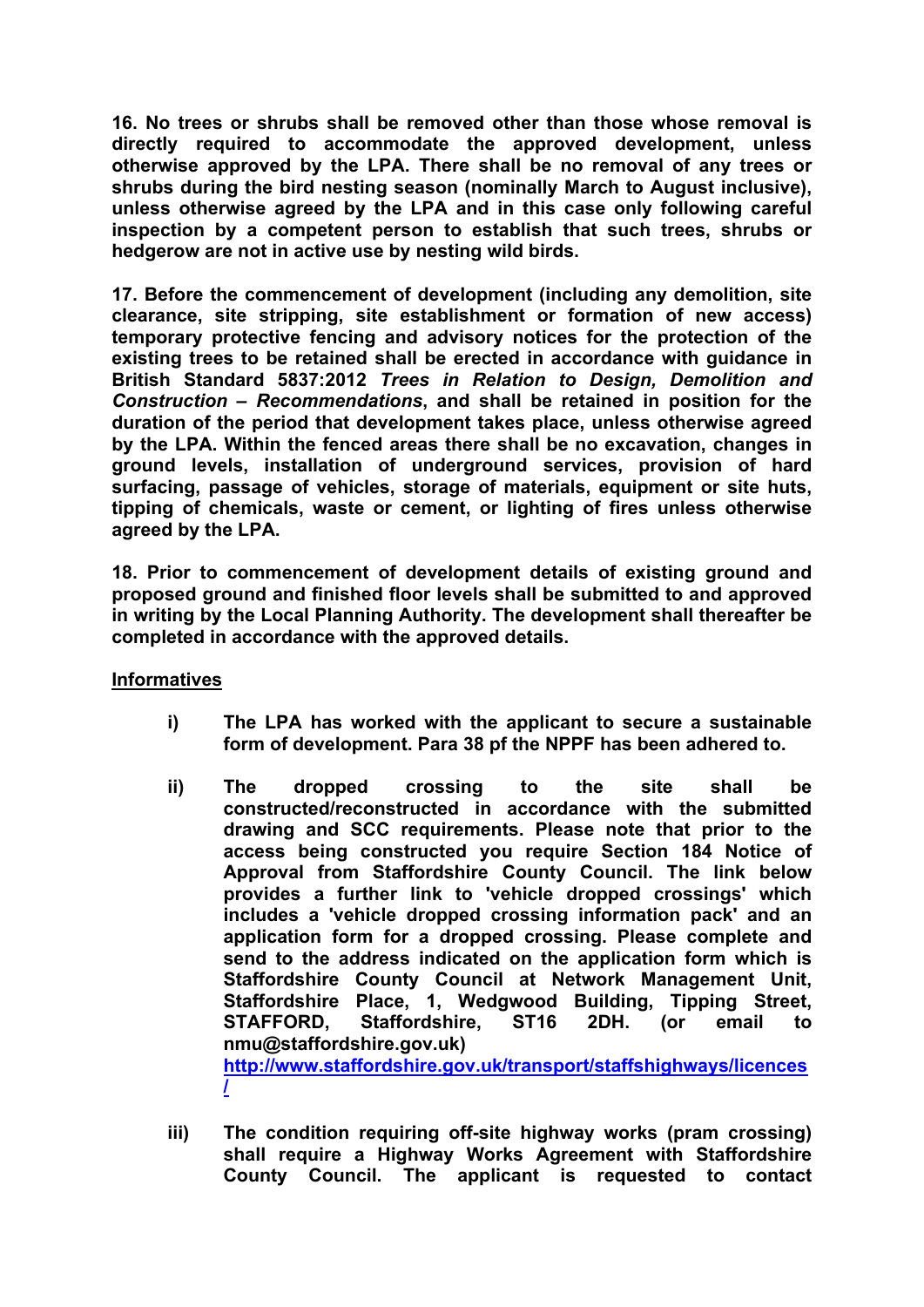**Staffordshire County Council in order to secure the Agreement. The link below is to the Highway Works Information Pack including an application form. Please complete and send to the address indicated on the application form or email to (nmu@staffordshire.gov.uk). The applicant is advised to begin this process well in advance of any works taking place in order to meet any potential timescales. [https://www.staffordshire.gov.uk/transport/staffshighways/highwa](https://www.staffordshire.gov.uk/transport/staffshighways/highwayscontrol/HighwaysWorkAgreements.aspx) [yscontrol/HighwaysWorkAgreements.aspx](https://www.staffordshire.gov.uk/transport/staffshighways/highwayscontrol/HighwaysWorkAgreements.aspx)**

- **iv) The responsibility for safe development and secure occupancy of the site rests with the developer.**
- **v) A Demolition or refurbishment asbestos survey and risk assessment should be carried out prior to the demolition of the existing building(s). The enforcing authority for this type of work is the Health and Safety Executive (HSE) and it is recommended that you contact them directly to discuss their requirements: http://www.hse.gov.uk/**
- **vi) Any approved noise scheme and measurements should pay due regard to British Standard BS8233: Sound insulation and noise reduction for buildings (Code of Practice), BS4142:2014 Methods for rating and assessing industrial or commercial sound and/or the Building Regulations 2010 Document E or other appropriate guidance.**
- **vii) Information on Coal Mining Risk Assessment can be found on the UK government Website: https://www.gov.uk/guidance/planningapplications-coal-mining-risk-assessments**
- **viii) Any approved foul drainage system should meet the British Standard 6297:2007+A1:2008: Code of practice for the design and installation of drainage fields for use in wastewater treatment http://www.bsigroup.com**
- **ix) Advice on controlling flies and light can be found in: Statutory Nuisance from Insects and Artificial Light (defra 2005) available as a free download http://archive.defra.gov.uk/environment/quality/local/legislation/cn ea/documents/statnuisance.pdf**
- **x) During any demolition and construction activities (including landscaping) the contractor shall take all reasonable steps to prevent dust formation and prevent any dust formed from leaving the site boundary.**
- **The control of dust and emissions from construction and demolition Best Practice Guidance, produced by the greater London councils**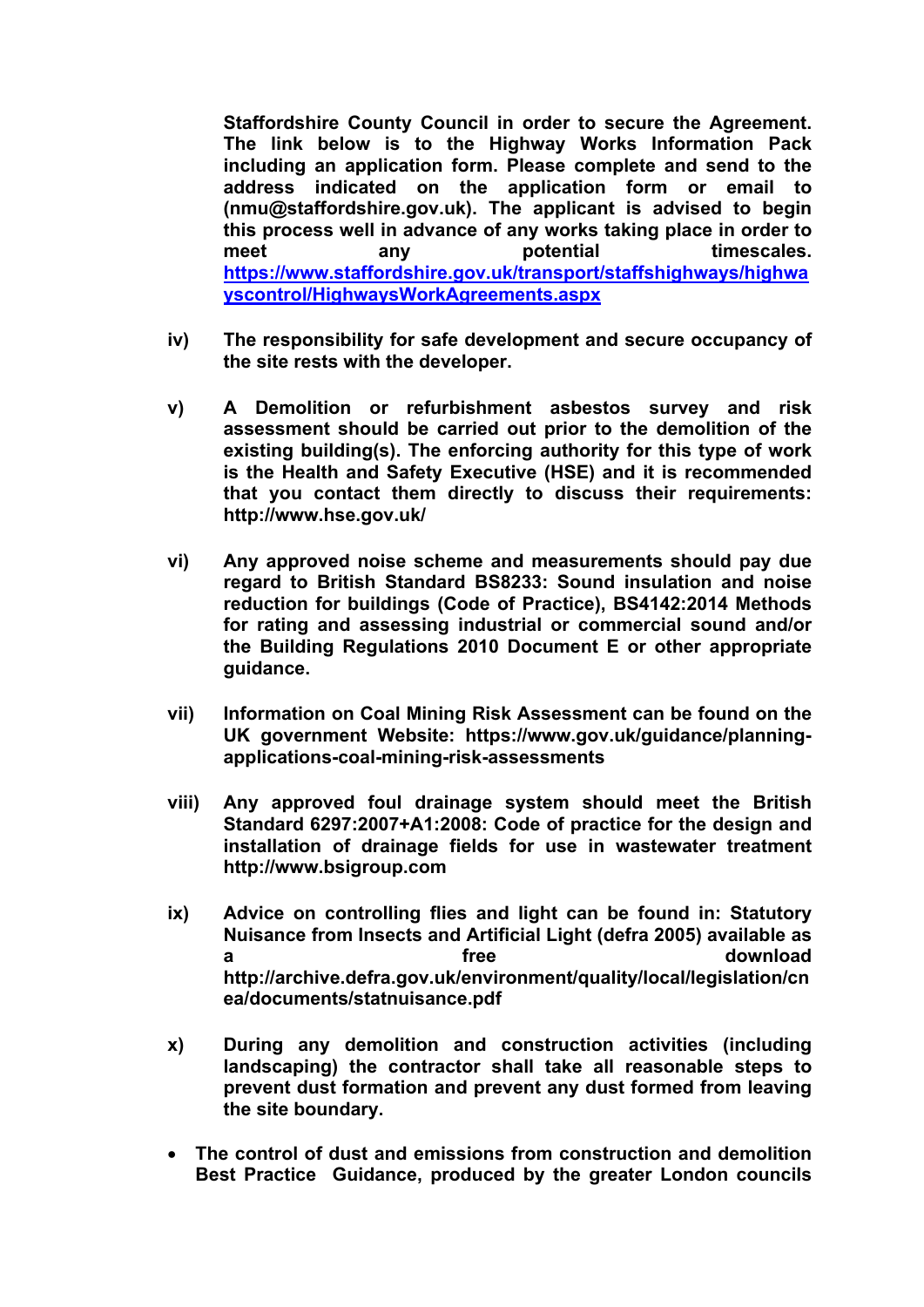**http://www.london.gov.uk/sites/default/files/BPGcontrolofdustandemi ssions.pdf**

- **Building Research Establishment Guidance Document 'Control of Dust from Construction and Demolition Activities' (BR456)**
- **If required, contamination risk assessments shall be carried out in accordance with UK policy and with the procedural guidance relating to the contaminated land regime, and should be in accordance with Planning Policy Statement 23 and the CLR Report Series**
- **Submission of reports should also be made to the Environment Agency for comment with regard to their remit to protect ground and surface waters from pollution and their obligations relating to contaminated land.**
- **The Local Planning Authority will determine the acceptability of reports on the basis of the information made available to it. Please be aware that should a risk of harm from contamination remain post development, where the applicant had prior knowledge of the contamination, the applicant is likely to be liable under Part II (a) of the Environmental Protection Act 1990 and as such become and "appropriate person". In this event the applicant will be lawfully responsible to remove the risk posed by the contamination.**
- **Equally if during any site works a pathway for any contaminant on site is created and humans, waters, property or ecological systems are exposed to this, the applicant or those acting on behalf of the applicant will be liable under part II (a) of the Environmental Protection Act 1990 if the risks are not adequately addressed during the site redevelopment.**
- **During investigation and remediation works the applicant and those acting on behalf of the applicant must ensure that site workers, public property and the environment are protected against noise, dust, odour and fumes**
- **The applicant is advised that should there be a requirement as part of the Remediation Strategy to treat, reuse or remove contaminated material on the site, the Environment Agency must be consulted, as these activities may need to be licensed or permitted. Contaminated materials identified for removal off site must be disposed of in an appropriately licensed landfill site.**
- **Staffordshire Moorlands District Council is keen to liaise with all stakeholders involved in this application. As such, we recommend that a proposed scope of works is forwarded to the Environmental Protection Department and agreed in principle prior to site investigation works being undertaken. The Environmental Protection Department is also prepared to review draft copies of reports prior to**